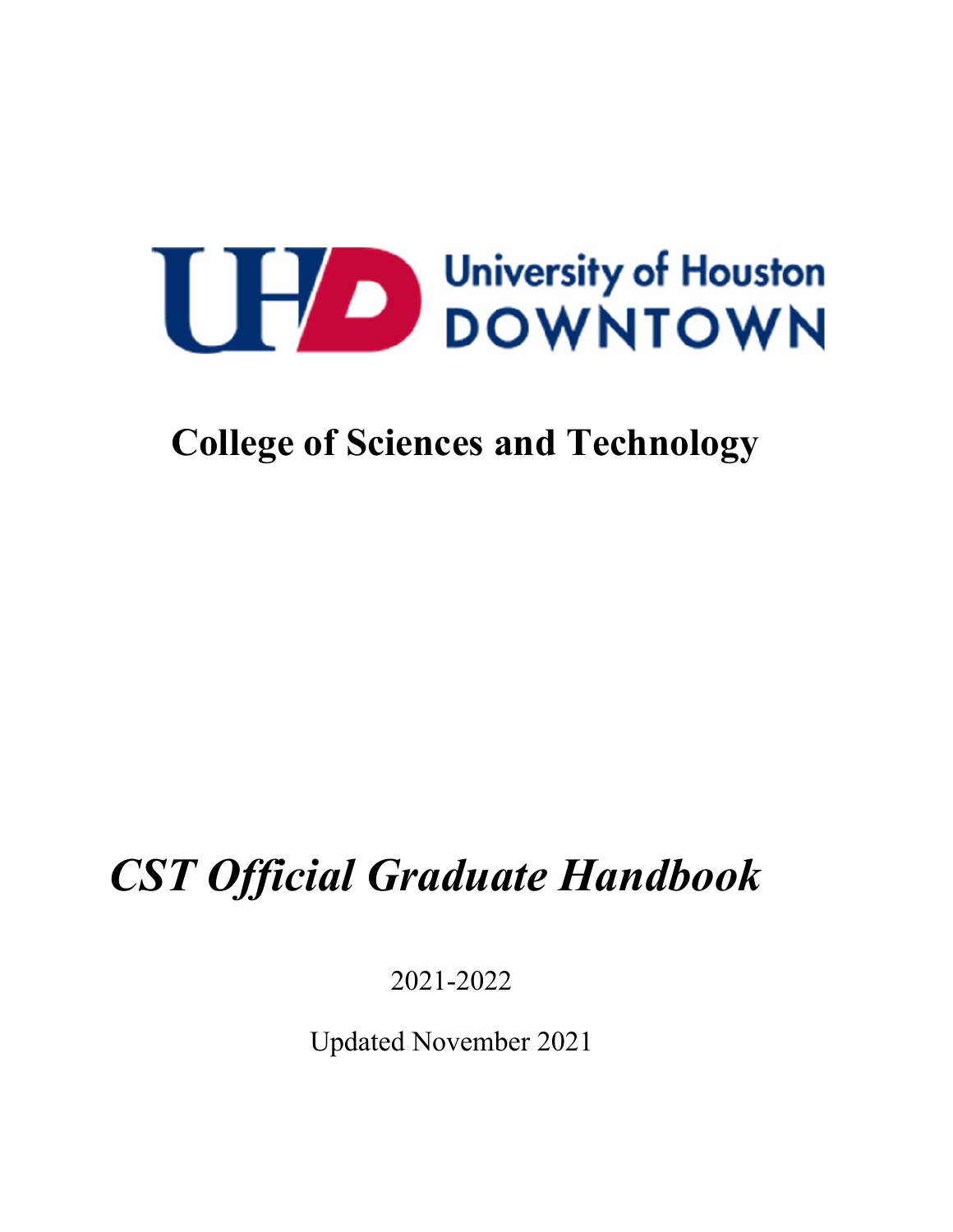# **WELCOME!**

Welcome to the College of Sciences and Technology Graduate Programs at the University of Houston – Downtown (UHD). CST currently has one Graduate program, Master of Science in Data Analytics. This Handbook is intended to serve as a resource outlining all program procedures for all active graduate students within the college.

# **CST Administration:**

Ermelinda DeLaVina, PhD, Interim Dean

Youn-Sha Chan PhD, Interim Associate Dean N723, 713-221-8019

Angel Griffin M.Ed, Assistant Director of Graduate Studies N747, 713-221-5702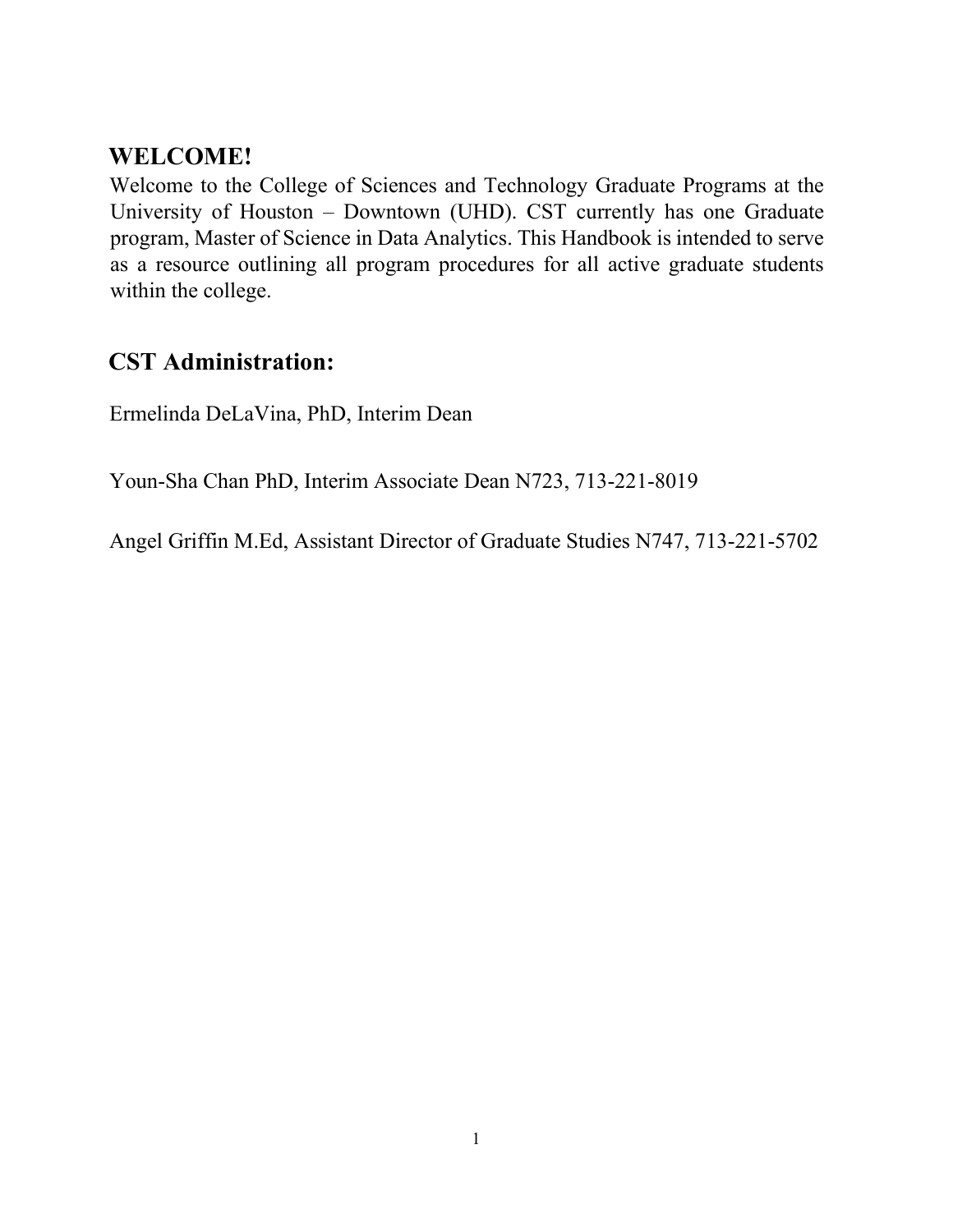# **CST GRADUATE PROCEDURES**

#### **Admission Process**

Graduate Admissions procedures are summarized in UHD Policy 03.B.24 (Admission of Graduate Students). All candidates must submit an official transcript from an accredited institution which awarded an undergraduate degree.

The College of Sciences and Technology Graduate Studies Admissions Committee will evaluate candidates using a matrix based on required application materials. The Program Director or Assistant Director of Graduate Studies of the respective graduate program will notify prospective students, by email, of the committee's decision. Students may be admitted conditionally at the discretion of the committee. Conditionally admitted students will be advised of the specific stipulations and the conditions necessary to remove the "conditionally admitted" classification. An applicant can appeal an admissions decision by completing the [CST Graduate Admissions](http://uhd.co1.qualtrics.com/jfe/form/SV_b28zqkZKop02j42)  [Appeal Form](http://uhd.co1.qualtrics.com/jfe/form/SV_b28zqkZKop02j42) along with documentation.

NON-U.S. resident students holding a visa should complete the Application for International Admission. International students should contact the International Students Office at 713-221- 8048 or internationaladmissions@uhd.edu (03.B.24).

#### **Transferring Credit from Other Programs**

For master degree granting programs, students may transfer from another university no more than six semester credit hours (SCHs) of coursework with grades of B or higher and only with the approval of the graduate program's Graduate Director. For certificate granting programs, students may transfer from another university no more than three semester credit hours (SCHs) of coursework with grades of B or higher and only with the approval of the graduate program's Graduate Director. Students who would like to request previous completed graduate courses towards any of the graduate programs will need to complete the Graduate Transfer Credit Petition form. A syllabus and description of the course as well as an explanation as to why the course qualifies for transfer in the particular program must accompany the form. This form must be submitted no later than one full semester after admission into desired program. The Graduate Studies committee will review the request and once a decision is made, students will be contacted via gator email.

If a student wishes to take coursework at another university in the midst of completing any of the student must receive approval *before* registering for the intended coursework at another university The Graduate Transfer Credit Petition along with a syllabus, course description and explanation as to why the course is applicable as a transfer course must be submitted beforehand as a part of the approval process. Accepted transfer course grades are not calculated into the University of Houston Downtown Graduate GPA.

#### **Residency Information**

Prospective students born outside the United States will need to contact the International Admissions office to verify required documents needed to be admitted to the University. Students born outside of Texas may need to provide information regarding employment in the state in order to determine qualification for in-state tuition. [https://www.uhd.edu/registrar/students/residency-profile](https://www.uhd.edu/registrar/students/residency-profile-updates/Pages/registrar-residency.aspx)[updates/Pages/registrar-residency.aspx](https://www.uhd.edu/registrar/students/residency-profile-updates/Pages/registrar-residency.aspx)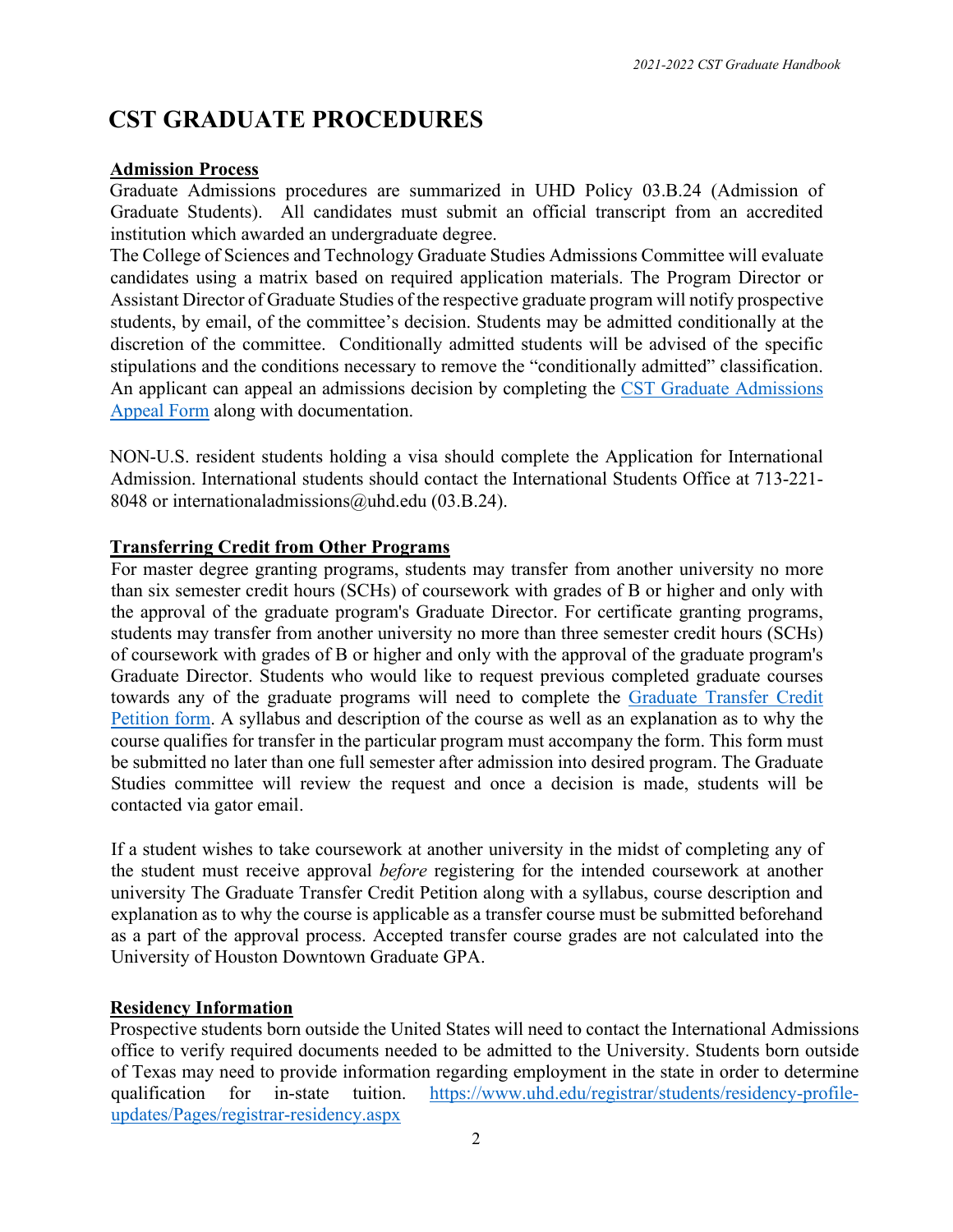#### **Orientation**

Applicants admitted to the graduate program will be instructed to attend a New Student Orientation. Attending Orientation will include introducing students to the expectations of completing a graduate program within the College of Sciences and Technology.

#### **Advising**

CST graduate students are encouraged to meet with their program's Assistant Director of Graduate Studies before registering for classes or before beginning their first semester of coursework. The Assistant Graduate Director will be available to help discuss academic goals and complete a degree plan. It is recommended that all graduate students meet with the Assistant Director of Graduate Studies at least once per academic year to review degree progress. In addition, any appeals will go through the Director of Graduate Studies.

#### **Registration**

Upon admission, students are expected to enroll in at least one course in the accepted semester. New students will be able to register for classes online with their myUHD2.0 account. At least 2 weeks before registration opens, each active student will receive an advising email with the applicable course approvals. The Assistant Director of Graduate Studies will enter the necessary approvals in the registration system so the student can register online. To register online:

- Go to:<https://www.uhd.edu/myuhd/Pages/Student-Login.aspx>
- Select "Class Schedule & E-Syllabi" on the left to review classes and register for approved courses.

Students must contact the Graduate Studies office immediately if any difficulties with registration arises.

#### **Enrollment**

Full-time enrollment for CST graduate students for the fall and spring semesters is 9 SCHs. Parttime enrollment is less than 9 SCHs. International students are required to take 9 SCHs. If a student does not enroll in their initial admitted semester, the student must submit a new Apply Texas application for the semester in which they are ready to enroll.

#### **Minimum Grade Point Average for Enrolled Graduate Students**

According to University policy (PS 03.B.04) and conventional wisdom, "Graduate programs are professional degrees that require a sustained level of high-quality academic achievement. Consequently, students who matriculate in graduate programs are held to higher standards than students in undergraduate programs." Thus, while enrolled in any CST graduate programs, students must maintain a minimum grade point average (GPA) of 3.0 to remain in good standing. All attempted graduate hours at UHD are included in overall GPA. An enrolled student whose graduate-degree program GPA falls below 3.0 is placed on initial academic probation (PS 03B07 §3.1.1)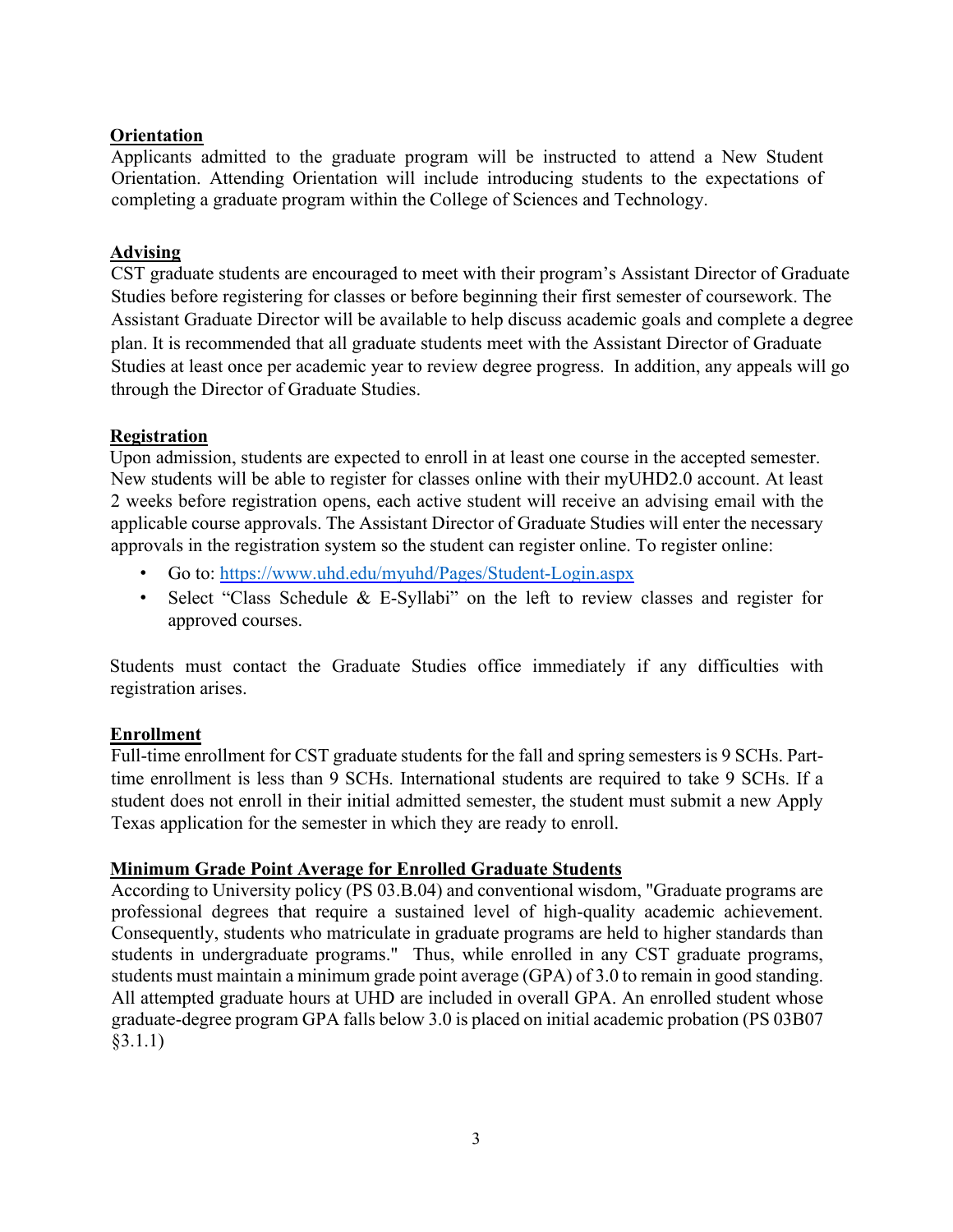#### **Academic Probation, Suspension and Dismissal**

The University policy for Probation, Suspension and Dismissal is outlined in PS 03.B.07. The SCHs for courses in which a "C" or lower grade was earned will not automatically be counted towards graduation. Students in any CST graduate program are allowed to earn no more than two grades of "C towards graduation as long as the student's overall GPA remains in good standing (3.0 GPA or higher). Please also note this rule does not apply to the two foundation courses (CS 5301 and STAT 5301). Students must earn a grade of B or better in the foundation courses in order to remain in any graduate program that requires these courses. In any case if a graduate student's GPA falls below 3.0, the student will be placed on academic probation. Once a student is placed on probation, the student must continue to earn an acceptable term GPA (3.0 or higher).

Two consecutive terms with a GPA below 3.0, constitutes grounds for dismissal from any CST Graduate degree or certificate program.

Below average work (grades of "D" or "F") is not acceptable and constitutes grounds for dismissal from any CST Graduate degree or certificate program. Graduate students have the right to appeal their academic standing by following the Appeals Process.

#### **Appeals Process**

In cases where a student wishes to appeal a probation or dismissal, the student must submit the [CST Graduate Probation, Suspension and Dismissal Appeal Form.](http://uhd.co1.qualtrics.com/jfe/form/SV_4Pgd9aKdABl1Ayy) Appeals should be filed within one calendar year.

A student appeal of a course grade should follow as closely as possible section 4.5 of the Grading System policy (PS 03.B.04). According to section 4.5.4, a student may file an appeal by proceeding in the following sequence: (1) appeal first to the course instructor, (2) if the appeal is not resolved to the student's satisfaction, then appeal to the chair of the department in which that course is housed, (3) the final level of appeal would be to the dean of the college in which that course is housed.

Students who appeal must provide clear, compelling case demonstrating their potential for academic success.

Probation status or other complaints other than a grade in a course, should be directed to the Assistant Director of Graduate Studies.

#### **Incomplete Grades**

An incomplete course grade ("I") is given only when an unforeseen emergency prevents a student from completing the course work and only with the instructor's approval. According to the Grading System policy (PS 03.B.04 §3.4 to 3.4.3), "I" grades are given when the majority of the coursework is completed. A grade of "I" will be changed to a passing grade if the missing work is completed satisfactorily by the deadline set by the instructor, but no later than the end of the long semester immediately following the term in which the "I" grade was received. An incomplete grade that is not removed by this deadline becomes an "F," thereby constituting immediate grounds for expulsion from a program.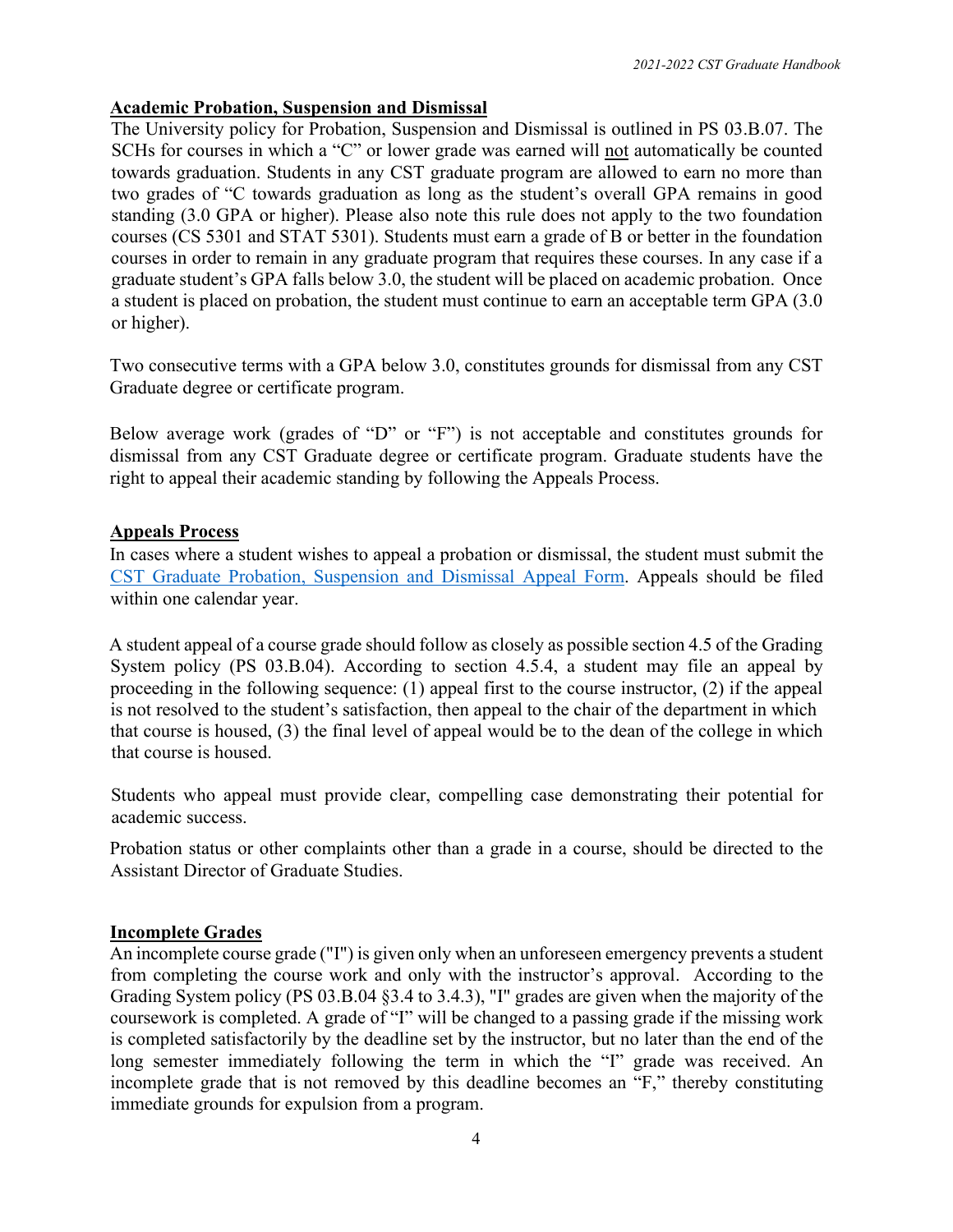#### **S/U Grade Policy**

In some instances where natural disasters occurred or other unforeseen circumstances that has affected the community as a whole, the university may implement a policy where a student can either receive a grade of "S" for Satisfactory or "U" for Unsatisfactory.

- S: Satisfactory = B or above, no effect on GPA, hours count toward graduation
- U: Unsatisfactory = C, D, or F, no effect on GPA, hours do not count toward graduation. Grades of "U" cannot by themselves be used as a basis to dismiss.

#### **NOTE: Any student wishing to utilize this option in an applicable semester should reach out to the Graduate Advisor in order to review pros and cons and how will affect graduation plan.**

The S/U option for students does not require any instructor to adjust any of their grading expectations, assignments, or, most importantly, course learning outcomes. The S/U grade will be determined based on the letter grade that is assigned to a student at the end of the semester.

The student must opt-in this process. Students may notify the instructor within the timeframe as indicated on the academic calendar for that semester if they wish to choose an S/U grading option via email (it needs to be in written form) upon reviewing their assigned grade in Blackboard. Regardless of this request, instructors will grade all student work based on the letter-grade grading policy posted in the course syllabus. Students do not need to notify faculty if they want to keep their letter grade and not avail themselves of the S/U option.

This will help maintain course integrity and consistency as well as accuracy in any potential grade appeal processes, etc.

#### **Drop Courses**

If a student decides to drop any courses as defined by policy (PS 03.B.04 §2.3), the student must notify the CST Graduate Studies office prior to dropping any courses. This will ensure that the student's graduation plan remains accurate. If a student is withdrawing from all registered courses the following procedures will need to be completed:

- Login to your Student Records & Enrollment portal by selecting the Enrollment: Drop Classes link on the left side of your screen leaving one of the courses enrolled.
- Then go back to your Student Records & Enrollment portal an select the **Request Term Withdrawal** link on the left side of your screen, fill out the form and click submit.

Your request to withdraw from the remaining course will be processed the following business day. For further assistance, please contact the Registrar's Office at 713-221-8999 and a representative will be happy to assist you.

Any student who withdraws in any given term will need to contact the CST Graduate Studies office before returning to their program to discuss academic standing. Upon return, students will not need to submit a new Apply Texas application unless the student has been out 14 months or longer.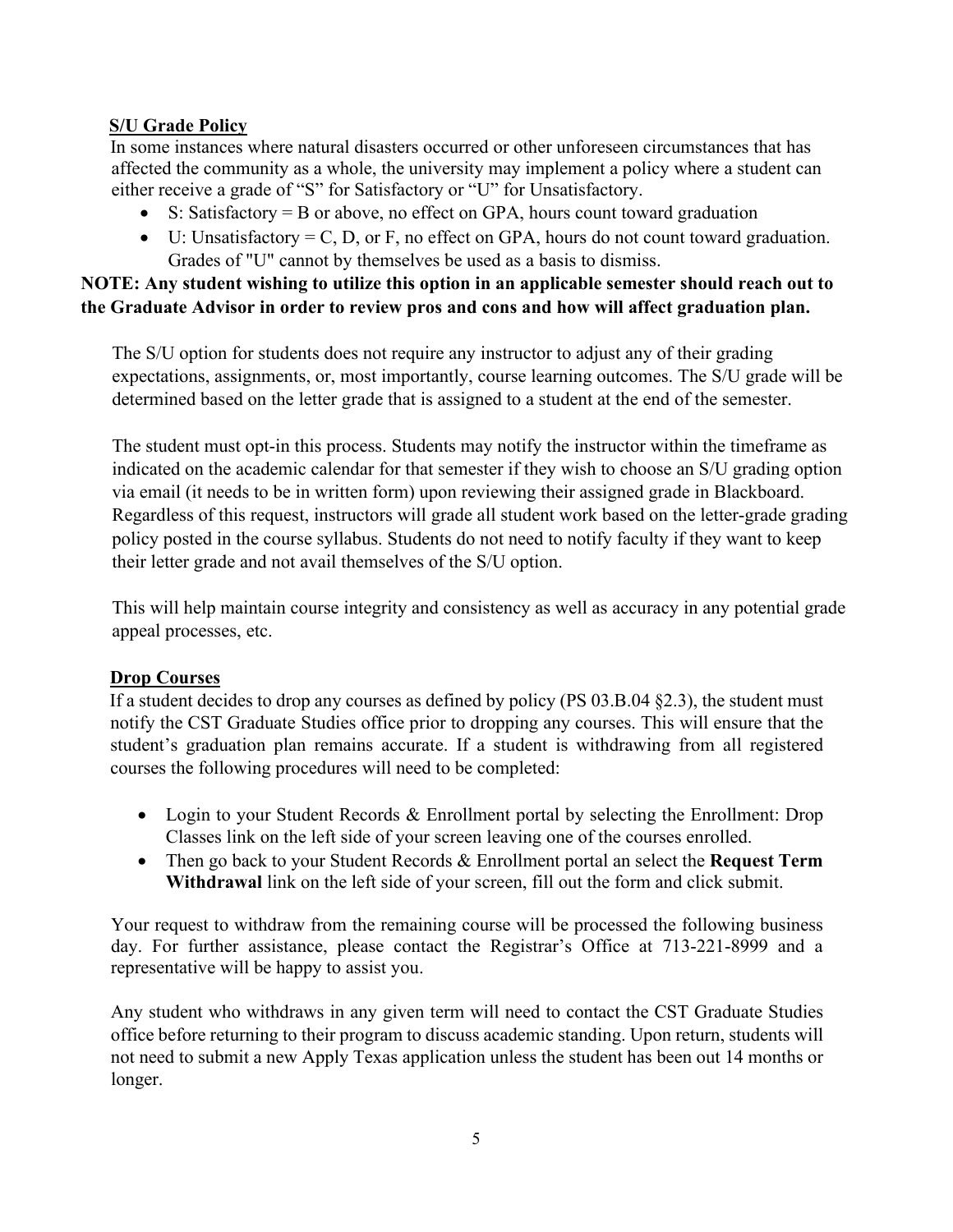#### **Leaves of Absence**

Leaves of absence may be granted by the Dean's office for extenuating circumstances. An official leave of absence would allow the student to remain on their current catalog upon returning unless, their original catalog benefits the student compared to the latest catalog degree plan. Leaves of absences can include military leave or Title IX medical leave.

#### **Academic Honesty**

The Academic Honesty Code is embraced by all members of the UHD community and is an essential element of the institution's academic credibility. The Honesty Code states "We will be honest in all our academic activities and will not tolerate dishonesty." The purpose of the Academic Honesty Policy is to deal with alleged violations of the Honesty Code in a fair and consistent manner. It is each student's responsibility to read and understand the Academic Honesty Policy (PS 03.A.19). Graduate students within the College of Sciences and Technology (CST) should be familiar with the University's Academic Honesty Policy (PS 03.A.19). In addition, graduate students within this college will be held to a higher level of integrity and should be familiar with the CST Graduate Academic Honesty Policy which is located on the College's website (..\CST\_GraduateAcademicHonesty\_FINAL.pdf).

#### **Post-Baccalaureate Students**

Students who wish to take courses at the graduate level within the College of Sciences and Technology without pursuing a graduate degree at UHD will need to apply as a postbaccalaureate student at the undergraduate level. Anyone who plans to enroll as a post-bac student must first contact the Assistant Director of Graduate Studies for advising and course approval.

*UHD defines post-bac students as those who are:* 

- Seeking a master's degree at another university (transient student) and come to UHD to take courses that will transfer to their home institution.
- Taking courses and do not want to pursue a graduate degree at UHD or elsewhere.

*Required admission materials for post-bacs:* 

- *Application form*: The undergraduate application form includes post-bac admission option.
- *Application fee*.
- *Official transcript* from the institution where bachelor's degree or equivalent was awarded.

*International post-bac admissions:* 

• International admission requirements apply.

*Advising and registration of post-bacs:* 

• Post-bac students who are interested in registering in graduate courses will need to contact the Assistant Graduate Director to determine if there are seats available. Graduate students admitted to respective graduate programs have priority in the registration process.

*Post-bac regulations:*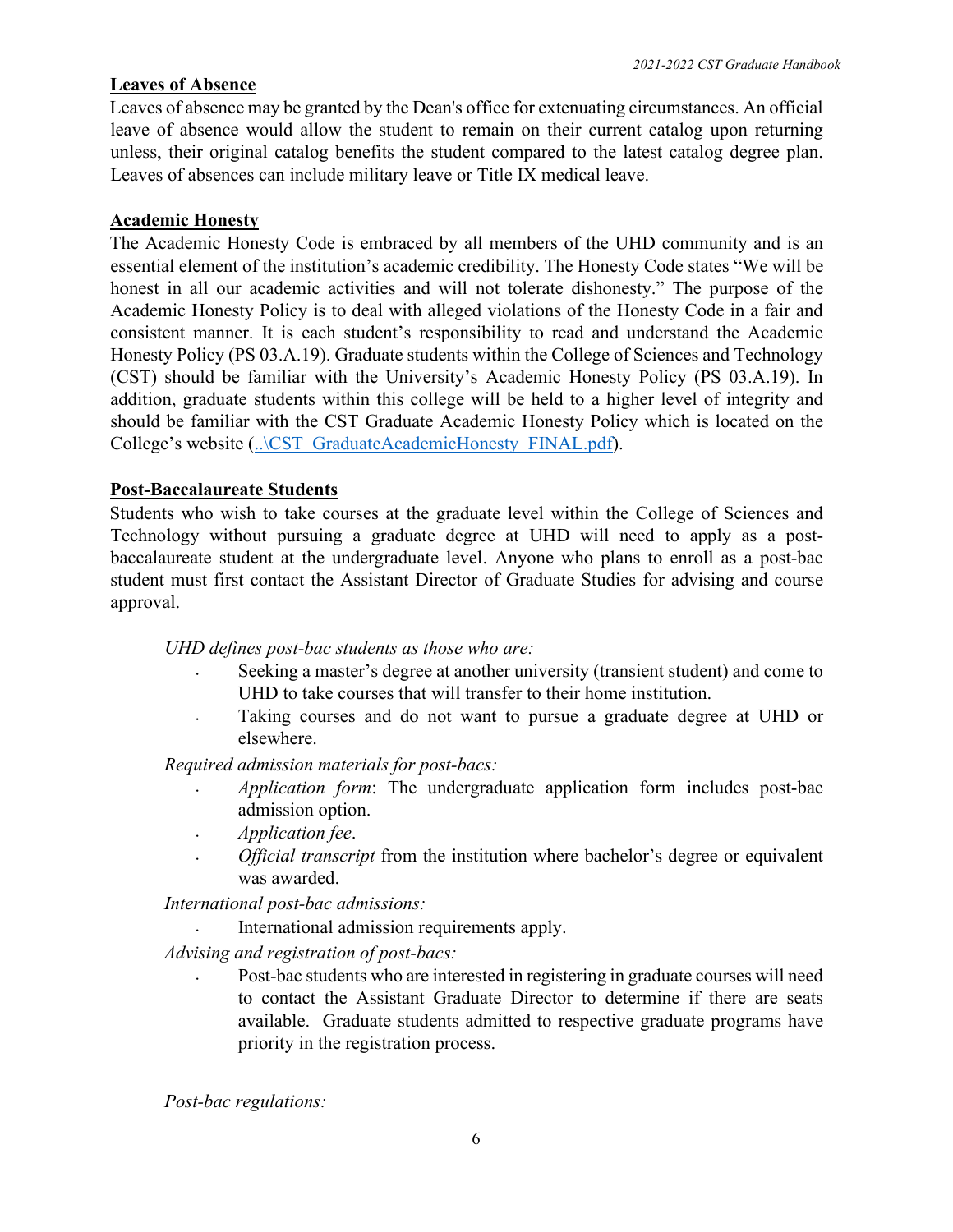- If s/he meets prerequisite requirements and is approved by the graduate program director, a post-bac student may register for up to six graduate semester SCHs without being admitted to any CST graduate program.
- A post-bac student may take undergraduate courses along with graduate courses. Undergraduate courses are not subject to the six semester credit hour graduate maximum.
- A post-bac student taking graduate courses will have the same privileges as a post-bac student taking undergraduate courses.
- A post-bac student is expected to complete the same work and be evaluated according to the same standards as a graduate student.
- *Admission of post-bac students to a graduate program:* Permission to enroll in UHD graduate courses as a post-baccalaureate student does not guarantee acceptance into a graduate program. UHD Post-bac and former post-bac students interested in pursuing a master's degree in CST must apply to the graduate program for admission and meet all the admissions requirements. If denied admission to a graduate program, students who have not taken more than six graduate SCHs at UHD may be allowed to continue as a post-bac student and may be allowed to continue taking graduate courses (see restrictions noted above).

#### **Applying for Graduation**

Students intending to graduate in a particular semester must be sure to (1) complete a graduation application form via Apply for Graduation link on the MyUHD2.0 webpage; (2) adhere to all deadlines; and (3) inform their Assistant Graduate Director one week before the first day of record.

# **Financial Aid**

#### **The Office of Scholarships and Financial Aid**

Suite 330-South, 713-221-8041

The Office of Scholarships and Financial Aid (OSFA) assists students with the financial planning and financing for their education. Financial aid consists of grants, scholarships, loans, and work study. Most aid, except for scholarships, is based upon individual need and eligibility. Aid is available to students who are enrolled part-time or full-time, have satisfactory academic progress, and demonstrate financial need. Students not enrolled in a graduate degree program are not eligible for financial aid.

To be considered for aid, the candidate will need to complete the Free Application for Federal Student Aid (FAFSA). A paper application can be picked up at the Office of Scholarships and Financial Aid or the application can be filled out online at https://fafsa.ed.gov/. **The UHD school code is 003612**.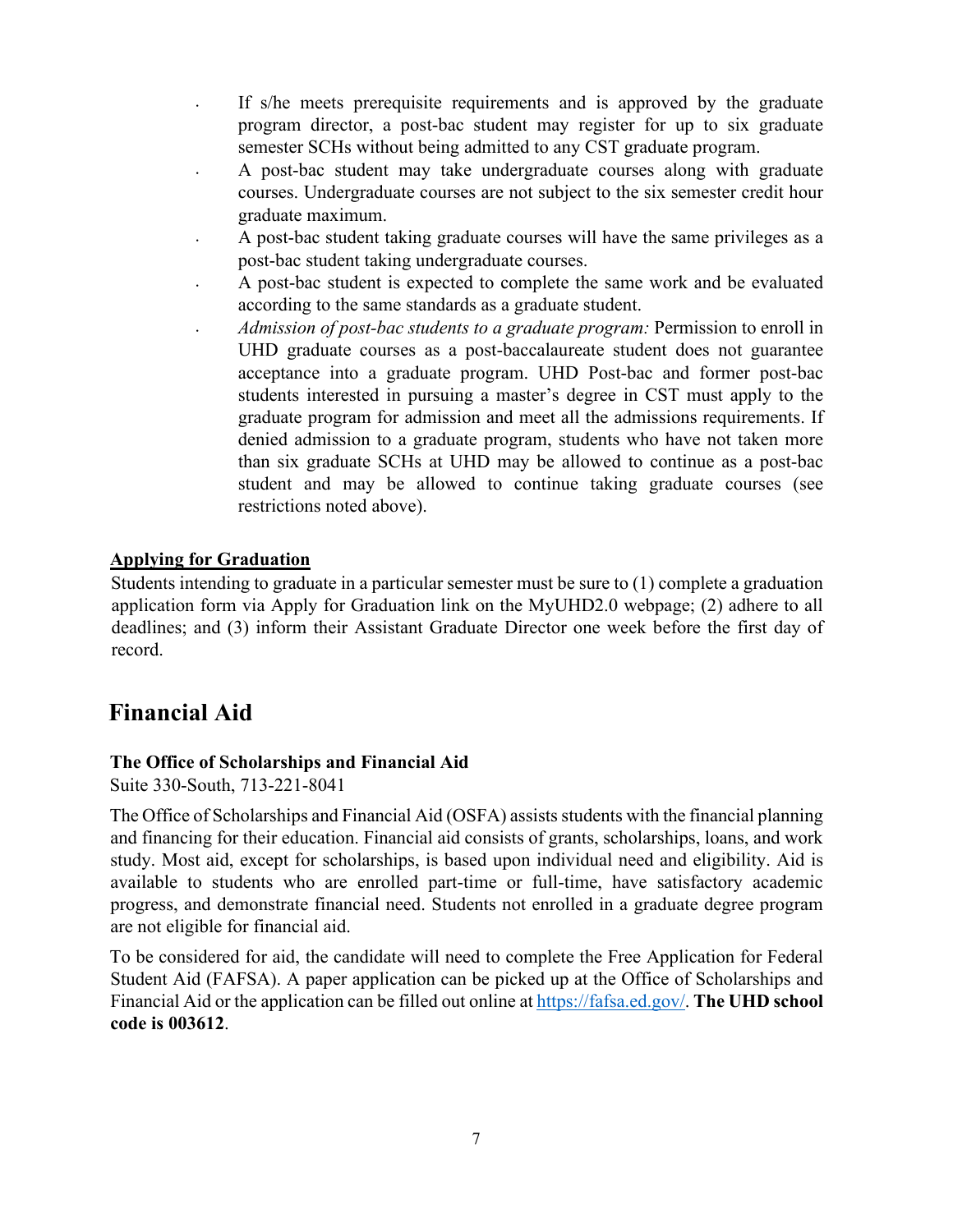#### **Emergency Tuition and Book Loans**

A limited amount of money is available to make emergency loans to students. The eligibility guidelines and the instructions can be viewed at: <https://www.uhd.edu/financial/apply/Pages/financial-apply-graduate.aspx> These loans require an application and funds are disbursed on a first-come, first-served basis.

#### **Estimated Costs**

Tuition and fee costs are posted at: [https://www.uhd.edu/student-resources/cashiers/tf-ay2021/Pages/cashiers-grad](https://www.uhd.edu/student-resources/cashiers/tf-ay2021/Pages/cashiers-grad-tuition2021.aspx)[tuition2021.aspx](https://www.uhd.edu/student-resources/cashiers/tf-ay2021/Pages/cashiers-grad-tuition2021.aspx)

# **CST GRADUATE DEGREES AND CERTIFICATES**

**Graduate Certificate in Applied Statistics Graduate Certificate in Foundations of Data Analytics Graduate Certificate in Computational Mathematics Graduate Certificate in Mathematics Master of Science in Data Analytics Master of Science in Artificial Intelligence**

# **Graduate Certificate in Mathematics**

Ermelinda DeLaVina, PhD, Graduate Director [cstgrad@uhd.edu](mailto:cstgrad@uhd.edu) Angel Griffin, Assistant Director Graduate Studies 713-221-5702

The Certificate in Graduate Mathematics allows students to take a variety of theory and applicationbased courses to strengthen their knowledge of mathematics and to prepare them for future careers, graduate degrees, and teaching opportunities. To earn the certificate, students must successfully complete with a B or better four graduate mathematics courses but are welcome to take additional graduate mathematics courses to work towards meeting requirements for teaching dual-credit mathematics at the high school level or introductory mathematics at the collegiate level. Some students may wish to continue on to UHD graduate degrees such as the Masters of Arts in Teaching or the Masters of Science in Data Analytics.

Courses are taken for the Graduate Mathematics Certificate can be applied to these other graduate degrees, as well. Certificate courses are offered in a variety of formats including fully online, hybrid and face-to-face. Courses are offered during long semesters and in summer semesters and are taught by UHD Mathematics and Statistics faculty.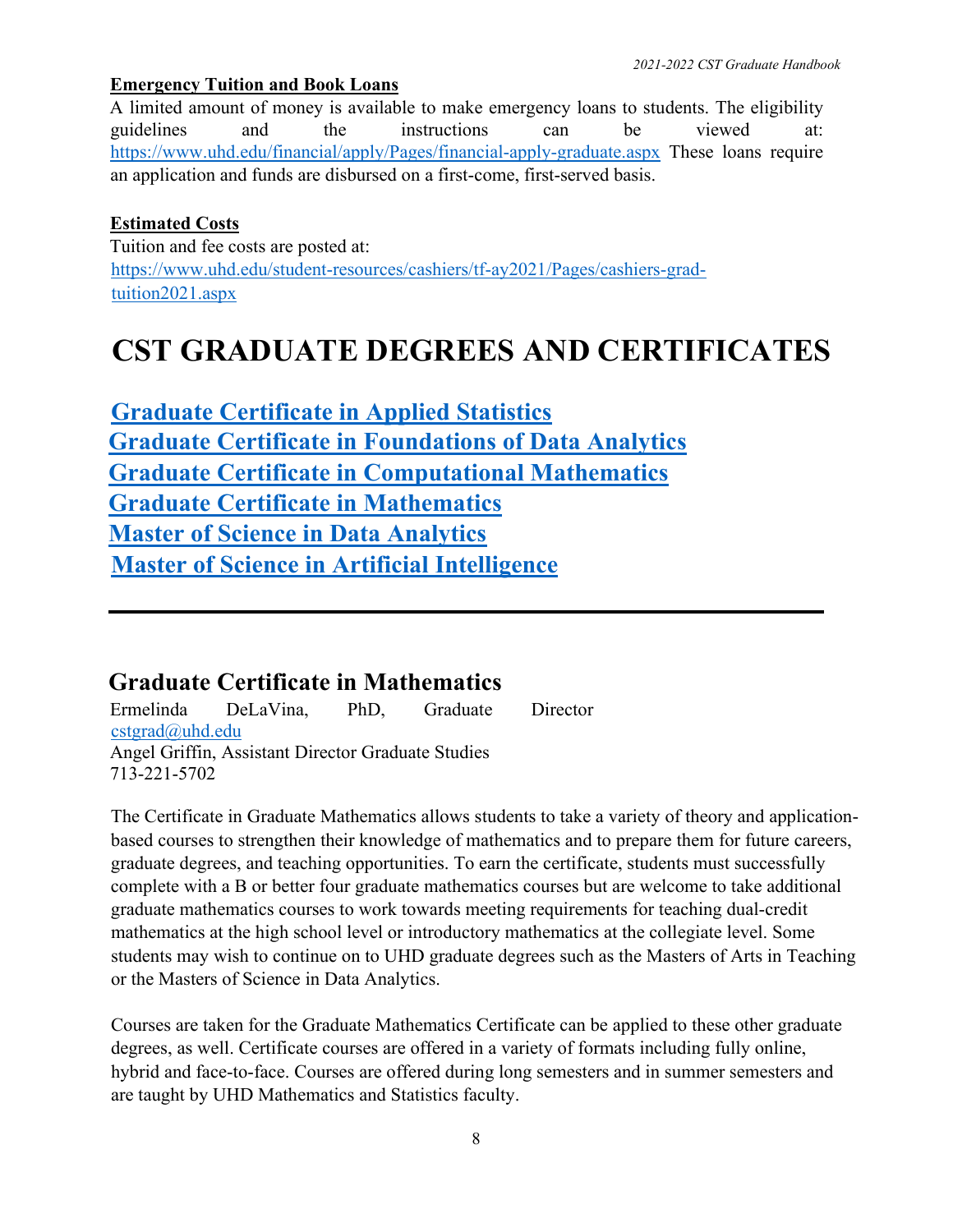#### **Program Learning Outcomes**

The Certificate in Graduate Mathematics is perfect for students who are interested in pursuing a graduate degree in a mathematics-related field but either want a refresher on important concepts in mathematics or want to begin slowly by taking one or two courses at a time. It is also fitting for those practicing teachers who are looking to complete or begin their graduate mathematics hours to teach dual-credit mathematics at the high school level or entry-level undergraduate mathematics at the collegiate level\*. Courses are offered at night, online and hybrid to fit busy schedules as well as during the summers.

*\*Southern Association of Colleges and Schools Commission on Colleges (SACSCOC) requires those teaching dual-credit or collegiate mathematics to have a Master's degree in some field and a concentration in mathematics (18 credit hours in mathematics). This certificate requires 12 hours so students will need to take an additional 6 hours to complete the graduate concentration requirements.*

#### **Admission Overview**

Applicants applying to the program should ensure the following requirements are met:

- ◆ A completed Apply Texas application (Click on Apply Now below).
- Submit  $(1,000$  words or less) personal statement addresses why you want to pursue a mathematics certificate.
- ◆ Bachelor degree conferred by a regionally accredited institution.
- Official University transcript(s) from which the applicant earned a Bachelor's degree and an advanced degree (if applicable) indicating:
	- o the last 60 semester credit hours of coursework and evidence of Bachelor's degree awarded and the GPA. As admission to the degree program is competitive, candidates with a cumulative GPA of 3.0 or higher will be preferred.
	- o Successful completion of some sophomore-level or higher mathematics coursework including a Calculus sequence and at least one proof-based course such as Linear Algebra, Discrete Mathematics or Introduction to Proof.
- $\triangle$  Students with an international transcript must submit their transcripts to UHD already evaluated for U.S. equivalency. Here is a list of approved agencies. If residential applicants are experiencing any delays in submitting their official transcript, we will currently accept unofficial transcripts indicating Bachelor's degree conferred as part of the completion of the application.
- Graduate Record Exam (GRE) Waiver can be requested for applicants with a GPA above 3.0 in their last 60 hours of college coursework.
- Resume documenting any work experience that emphasizes personal and professional accomplishments.
- One letter of recommendation or recommendation form an individual well-acquainted with your work and who are able to address your academic potential, for example, work supervisors and professors.
- $\triangle$  Test of English as a Foreign Language (TOEFL) score, if you are a graduate of a university where English is not the primary language of instruction (preferred TOEFL scores are: an Internet-based score of 81, a paper-based score of 553 or an IELTS score of 6.5 or higher).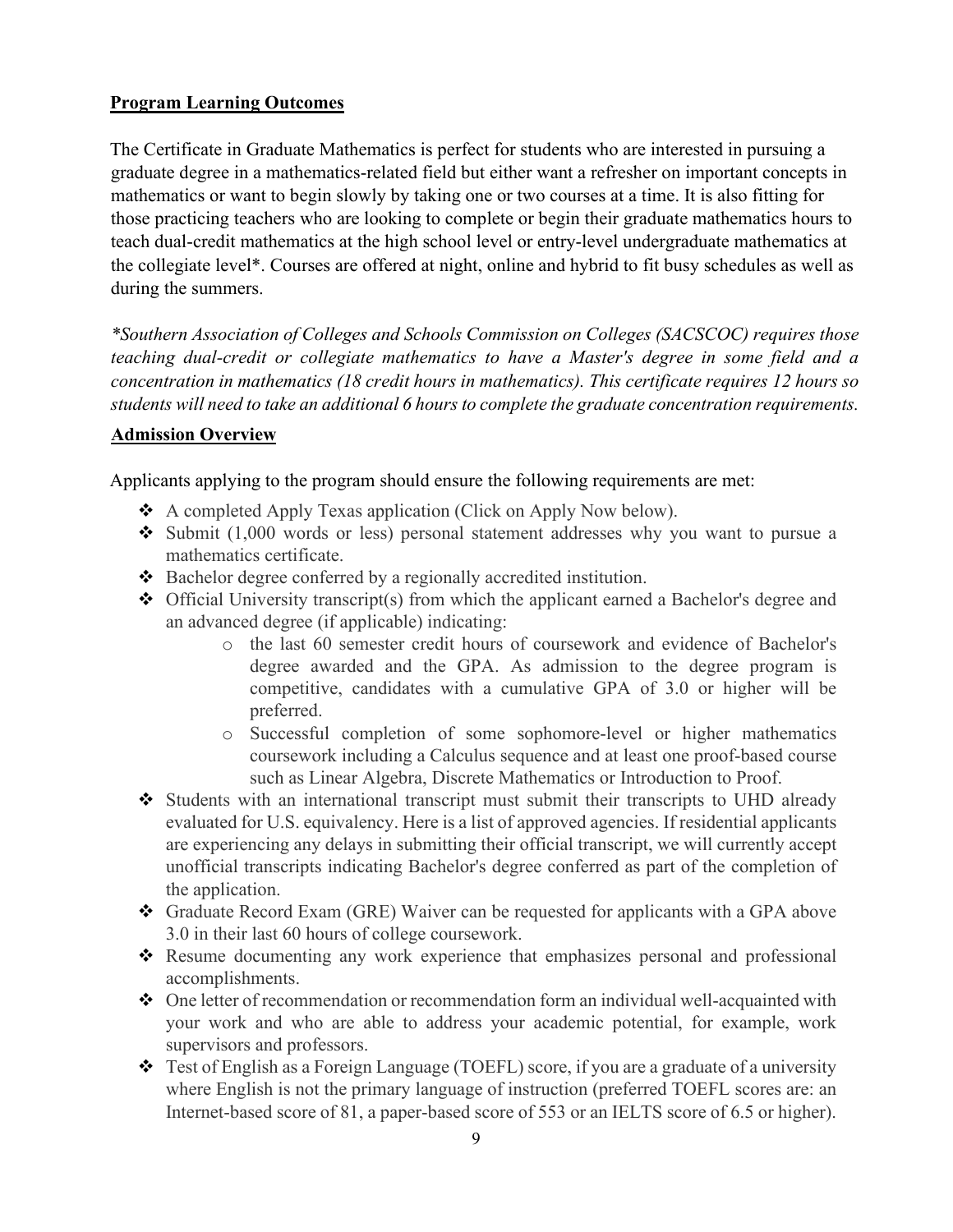As a waiver to these English Proficiency Exams, the College of Sciences & Technology Graduate Studies office will accept as proof of English proficiency, a full-time employment history of at least 3 years in a country where English is the primary language spoken, such as the US, UK, Canada, etc. Please submit the English Proficiency Waiver Form as part of your application documents to the Graduate Admissions office.

Applicants must complete and submit all the documentation from above to the Office of Admissions prior to the admissions deadline for the semester they desire admission (UHD Office of Admissions - Graduate Admissions, One Main Street, Suite 325, Houston, TX 77002). A nonrefundable application fee of \$35.00 must be submitted with the application. The application, documents, and fee will be valid for 14 months.

#### **Admission Process:**

The Graduate Advisory Committee will evaluate applications using a matrix based on GPA, GRE score, relevant coursework or experience, recommendations, and other written materials in the applicant's file. The Assistant Director or the Director of Graduate Studies will notify students, in writing, of the committee's decision.

If a student wishes to appeal their Admissions decision, an applicant will need to complete the [CST](http://uhd.co1.qualtrics.com/jfe/form/SV_b28zqkZKop02j42)  [Graduate Admissions Appeal Form](http://uhd.co1.qualtrics.com/jfe/form/SV_b28zqkZKop02j42) along with documentation.

#### **Degree Requirements**

The Graduate Mathematics Certificate requires a minimum of 12 graduate semester credit hours from the graduate mathematics courses offered at UHD. Students are welcome to take additional courses in graduate mathematics as required for their intended career or graduate degree.

While students may take a combination of MATH courses from the list above, for those students planning on earning the Masters of Arts in Teaching or completing requirements for dual-credit or entry-level undergraduate mathematics teaching, we suggest they take MATH 5300, MATH 5306, MATH 5307, MATH 6322 and MATH 5315. Those students planning to continue on to the Masters of Science in Data Analytics should take MATH 5300, MATH 5302, MATH 5310, MATH 5311 and MATH 5316.

Earning the certificate is dependent upon satisfactory completion of all coursework with a minimum graduate grade point average of 3.0, which includes all attempted graduate courses in the program. Satisfactory completion of graduate courses includes completing all coursework with a grade of "B" or better.

#### **Minimum Grade Point Average to remain in the Graduate Mathematics Certificate program**

MATH 5310/STAT 5301 must be completed with grades of B or better and otherwise at most one grade of "C" will be allowed and then only if the cumulative GPA is 3.0 or higher. Upon receipt of a second grade below a "B" in any three graduate courses, or if the GPA drops below 3.0, the student will be academically dismissed from the program once all appeals are exhausted.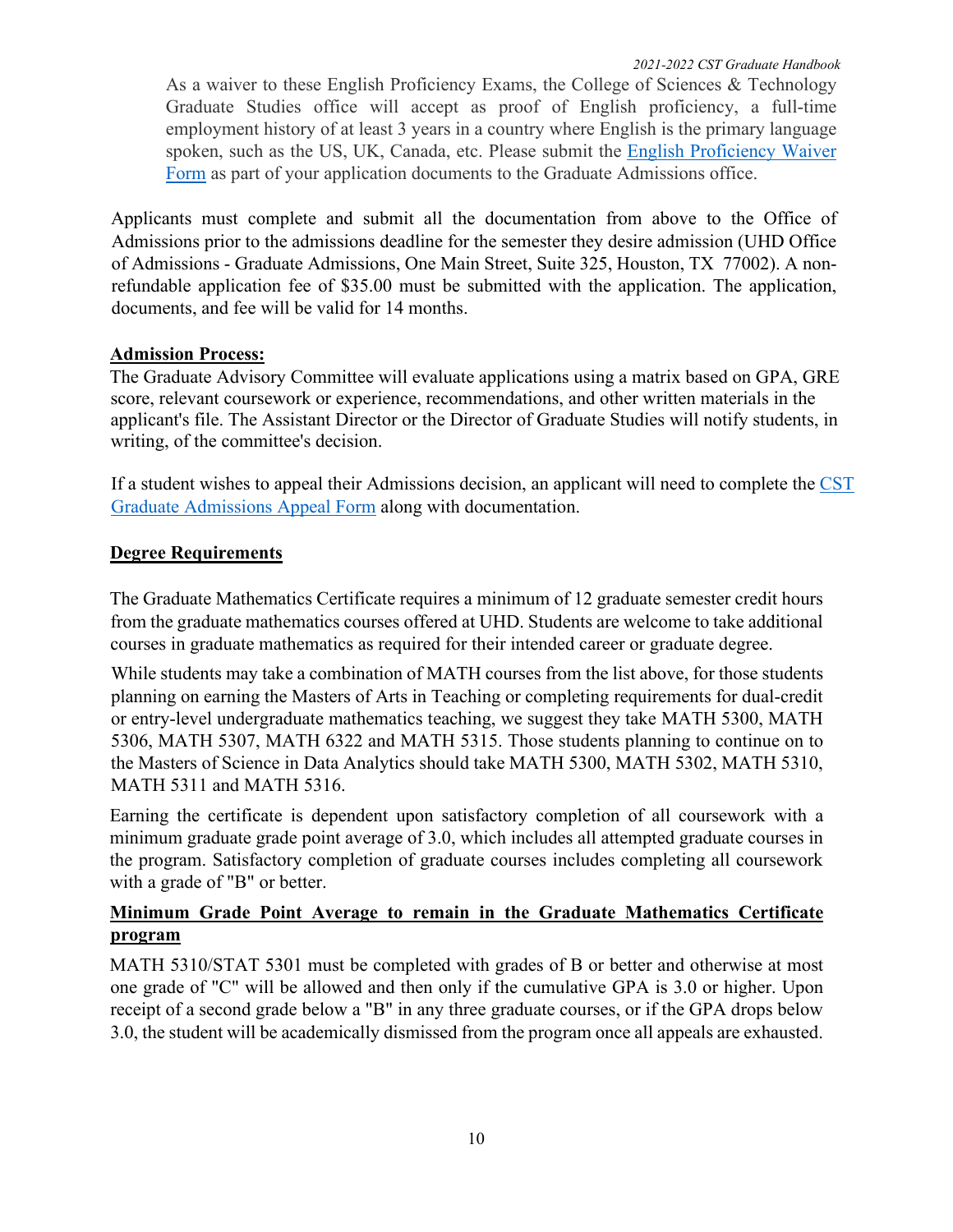# **Graduate Certificate in Foundations of Data Analytics**

Ermelinda DeLaVina, PhD, Graduate Director [cstgrad@uhd.edu](mailto:cstgrad@uhd.edu) Angel Griffin, Assistant Director Graduate Studies 713-221-5702

The Graduate Certificate of Foundation in Data Analytics will provide learning professionals with the knowledge and skills necessary to begin to effectively analyze, but particularly understand the analysis of the growing amount of data available in a variety of disciplines and transform it into usable information for use in decision-making. This certificate is intended for professionals who want to enhance their skills in the area of statistical and programming foundations of data analytics, including working adults who wish to add to their credentials without committing to a full master program. In addition, prospective candidates for the MSDA who do not meet the GRE waiver criteria could use this certificate as step towards the MSDA by demonstrating mastering in STAT 5301 and CS 5301.

#### **Program Learning Outcomes**

- ◆ Organize, transform, and manipulate data in various formats.
- Convert a data analytic problem and related information into proper mathematical representation.
- Write code that is well documented and reproducible.

#### **Admission Overview**

Applicants applying to the program should ensure the following requirements are met:

- A completed Apply Texas application (Click on Apply Now below).
- $\clubsuit$  Submit (1,000 words or less) personal statement that addresses why you want to pursue a master's in data analytics.
- ◆ Bachelor degree conferred by a regionally accredited institution.
- $\triangle$  Official University transcript(s) from which the applicant earned a Bachelor's degree and an advanced degree (if applicable) indicating:
	- o the last 60 semester credit hours of coursework and evidence of Bachelor's degree awarded and the GPA.
	- o as admission to the degree program is competitive, candidates with a cumulative GPA of 3.0 or higher will be preferred.
- $\bullet$  Students with an international transcript must submit their transcripts to UHD already evaluated for U.S. equivalency. Here is a list of approved agencies. If residential applicants are experiencing any delays in submitting their official transcript, we will currently accept unofficial transcripts indicating Bachelor's degree conferred as part of the completion of the application.
- Graduate Record Exam (GRE) Waiver can be requested for applicants with a GPA above 3.0 in their last 60 hours of college coursework. The last 60 hours GPA must be counted with all attempted course grades including repeats and not just the highest grades.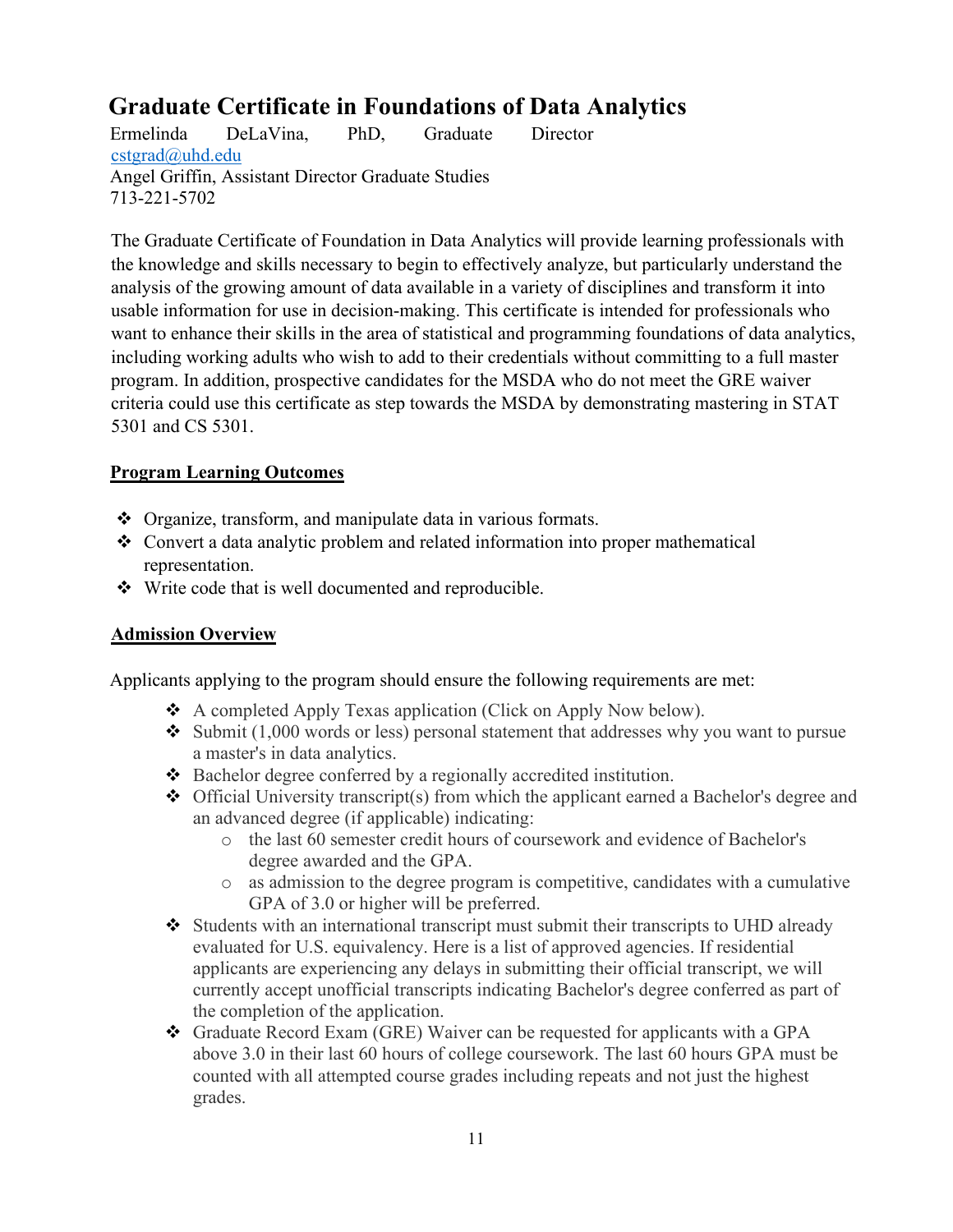- Resume documenting any work experience that emphasizes personal and professional accomplishments.
- Two letters recommendation or two recommendation forms from individuals wellacquainted with your work and who are able to address your academic potential, for example, work supervisors and professors. Fill out the MSDA Application Reference Form.
- Test of English as a Foreign Language (TOEFL) score, if you are a graduate of a university where English is not the primary language of instruction (preferred TOEFL scores are: an Internet-based score of 81, a paper-based score of 553 or an IELTS score of 6.5 or higher). As a waiver to these English Proficiency Exams, the College of Sciences & Technology Graduate Studies office will accept as proof of English proficiency, a full-time employment history of at least 3 years in a country where English is the primary language spoken, such as the US, UK, Canada, etc. Please submit the English Proficiency Waiver Form as part of your application documents to the Graduate Admissions office.

Applicants must complete and submit all the documentation from above to the Office of Admissions prior to the admissions deadline for the semester they desire admission (UHD Office of Admissions - Graduate Admissions, One Main Street, Suite 325, Houston, TX 77002). A nonrefundable application fee of \$35.00 must be submitted with the application. The application, documents, and fee will be valid for 14 months.

#### **Admission Process:**

The Graduate Advisory Committee will evaluate applications using a matrix based on GPA, GRE score, relevant coursework or experience, recommendations, and other written materials in the applicant's file. The Assistant Director or the Director of Graduate Studies will notify students, in writing, of the committee's decision.

If a student wishes to appeal their Admissions decision, an applicant will need to complete the CST [Graduate Admissions Appeal Form](http://uhd.co1.qualtrics.com/jfe/form/SV_b28zqkZKop02j42) along with documentation.

#### **Degree Requirements**

The Graduate Certificate of Foundation in Data Analytics requires a minimum of 12 graduate semester credit hours. Students will complete CS 5301, STAT 5301 with options of CS 5318 or CS 6301 and STAT 5310 or STAT 5311 for the total of 12 hours. Any student wishing to apply to the Master of Science in Data Analytics upon completion of the certificate will already have these 12 hours towards the master's.

Earning the certificate is dependent upon satisfactory completion of all coursework with a minimum graduate grade point average of 3.0, which includes all attempted graduate courses in the program. Satisfactory completion of graduate courses includes completing all coursework with a grade of "B" or better.

#### **Minimum Grade Point Average to remain in the Graduate Certificate of Foundation in Data Analytics.**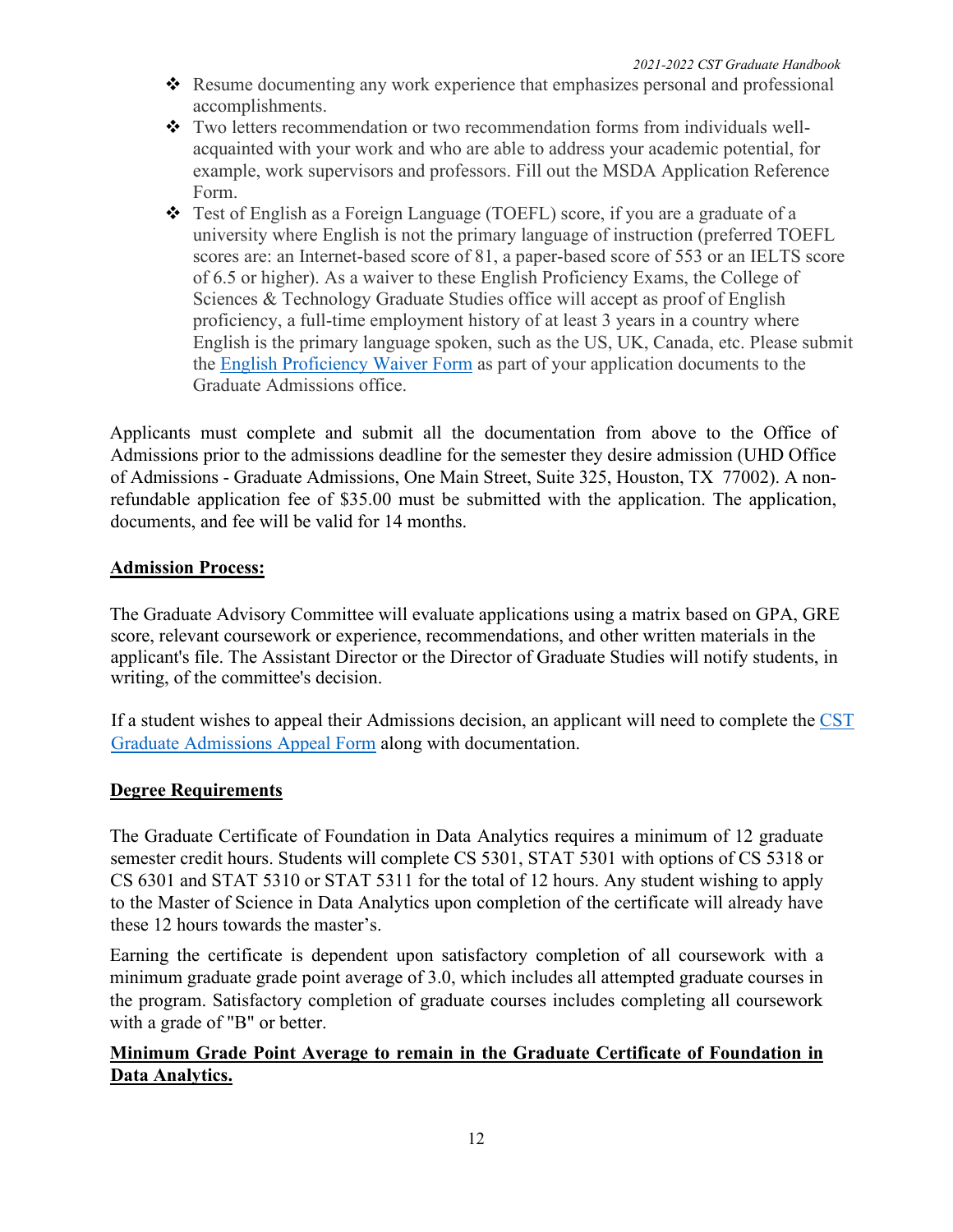CS 5301 and STAT 5301 must be completed with grades of B or better and otherwise at most one grade of "C" will be allowed and then only if the cumulative GPA is 3.0 or higher. Upon receipt of a second grade below a "B" in any three graduate courses, or if the GPA drops below 3.0, the student will be academically dismissed from the program once all appeals are exhausted.

# **Graduate Certificate in Applied Statistics**

Ermelinda DeLaVina, PhD, Graduate Director [cstgrad@uhd.edu](mailto:cstgrad@uhd.edu) Angel Griffin, Assistant Director Graduate Studies 713-221-5702

The Graduate Certificate in Applied Statistics is a 12-hour certificate that will allow students to take foundational statistics and mathematics coursework to provide a strong background for data analytics work. In addition, the certificate provides an opportunity for students who may not be interested in a full master's degree but want to strengthen their skill in statistics and mathematics. Like the existing Master of Science in Data Analytics (MSDA), this certificate will provide students opportunities to obtain fundamental and specialized skills in analyzing large data sets and communicating results and interpretations in a wide range of professions ranging from criminal justice, businesses, education, health agencies and institutions, and the natural and social sciences.

In addition, practicing high school or community college teachers who are looking to earn graduate credit in mathematics in order to teach college-credit mathematics courses in their current institutions. The 12-hour certificate will allow them to take 4 of the 6 courses needed to fulfill the SACSCOC requirement of 18 hours in the field.

#### **Program Learning Outcomes**

- ◆ Organize, transform, and manipulate data in various formats.
- Convert a data analytic problem and related information into proper mathematical representation.
- Select appropriate methods and tools for data analysis, perform mathematical functions and transformations accurately, and make meaningful interpretation of results.

#### **Admission Overview**

Applicants applying to the program should ensure the following requirements are met:

- ◆ A completed Apply Texas application (Click on Apply Now below).
- Submit  $(1,000$  words or less) personal statement that addresses why you want to study applied statistics.
- Bachelor degree conferred by a regionally accredited institution.
- Official University transcript(s) from which the applicant earned a Bachelor's degree and an advanced degree (if applicable) indicating:
	- o the last 60 semester credit hours of course work and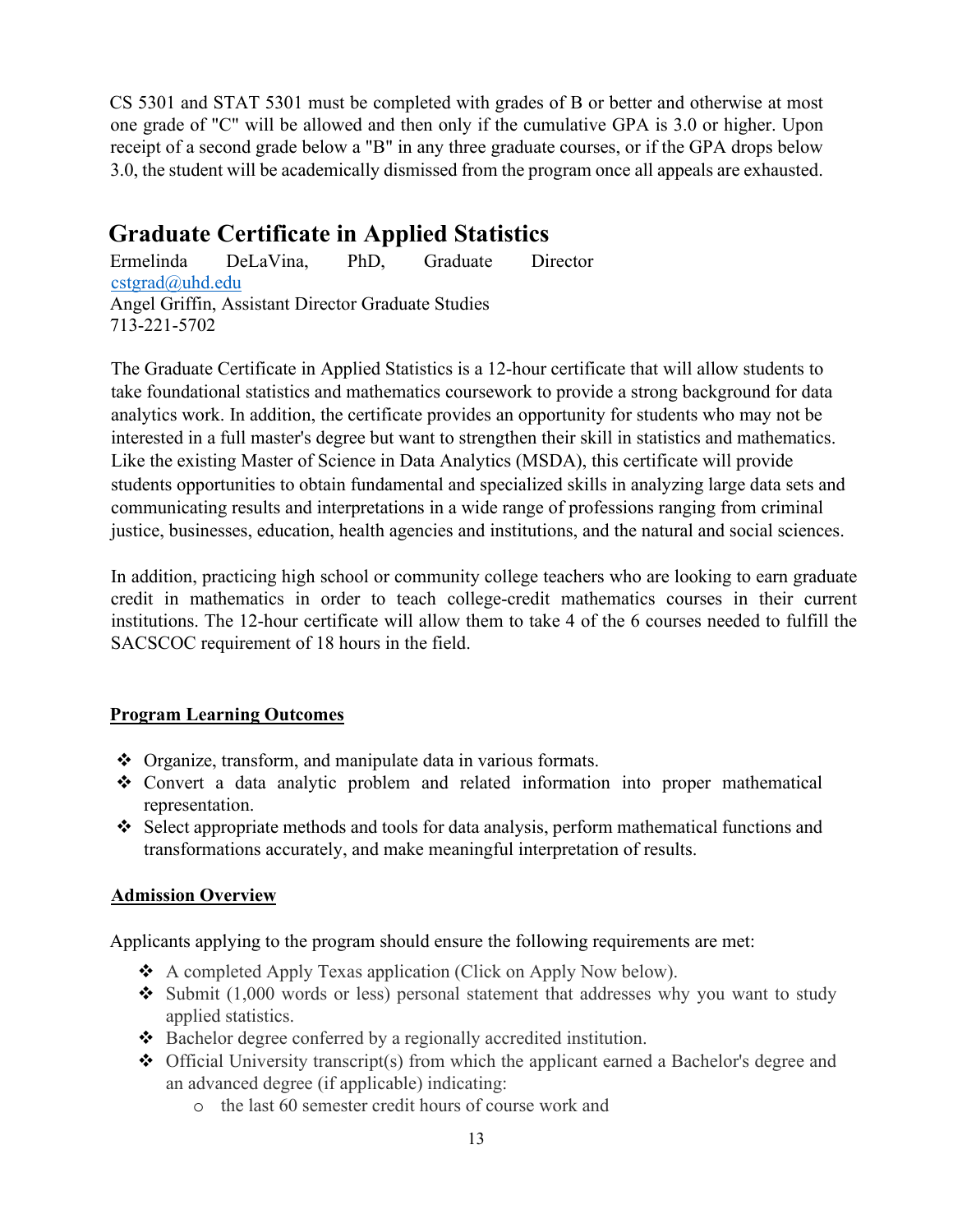- o evidence of Bachelor's degree awarded and the cumulative GPA.
- Students with an international transcript must submit their transcripts to UHD already evaluated for U.S. equivalency. Here is a list of approved agencies. If residential applicants are experiencing any delays in submitting their official transcript, we will currently accept unofficial transcripts indicating Bachelor's degree conferred as part of the completion of the application.
- $\bullet$  As admission to the certificate is competitive, candidates with a cumulative GPA of 2.75 or higher and B or higher in an Undergraduate Statistics or Probability course will be preferred.
- Resume documenting any work experience that emphasizes personal and professional accomplishments.
- One letter of recommendation or recommendation form from individuals well-acquainted with your work and who are able to address your academic potential, for example, work supervisors and professors.
- Test of English as a Foreign Language (TOEFL) score, if you are a graduate of a university where English is not the primary language of instruction (preferred TOEFL scores are: an Internet-based score of 81, a paper-based score of 553 or an IELTS score of 6.5 or higher). As a waiver to these English Proficiency Exams, the College of Sciences & Technology Graduate Studies office will accept as proof of English proficiency, a full-time employment history of at least 3 years in a country where English is the primary language spoken, such as the US, UK, Canada, etc. Please submit the English Proficiency Waiver Form as part of your application documents to the Graduate Admissions office.

Applicants must complete and submit all the documentation from above to the Office of Admissions prior to the admissions deadline for the semester they desire admission (UHD Office of Admissions - Graduate Admissions, One Main Street, Suite 325, Houston, TX 77002). A nonrefundable application fee of \$35.00 must be submitted with the application. The application, documents, and fee will be valid for 14 months.

#### **Admission Process:**

The Graduate Advisory Committee will evaluate applications using a matrix based on GPA, GRE score, relevant coursework or experience, recommendations, and other written materials in the applicant's file. The Assistant Director or the Director of Graduate Studies will notify students, in writing, of the committee's decision.

If a student wishes to appeal their Admissions decision, an applicant will need to complete the  $\overline{\text{CST}}$ [Graduate Admissions Appeal Form](http://uhd.co1.qualtrics.com/jfe/form/SV_b28zqkZKop02j42) along with documentation.

#### **Degree Requirements**

The Graduate Certificate in Applied Statistics requires a minimum of 12 graduate semester credit hours including STAT 5301 and an additional 9 hours from the following courses; STAT 5302, STAT 5307, STAT 5309, STAT 5310, STAT 5311, STAT 6312, STAT 6390 or STAT 6399.

Earning the certificate is dependent upon satisfactory completion of all coursework with a minimum graduate grade point average of 3.0, which includes all attempted graduate courses in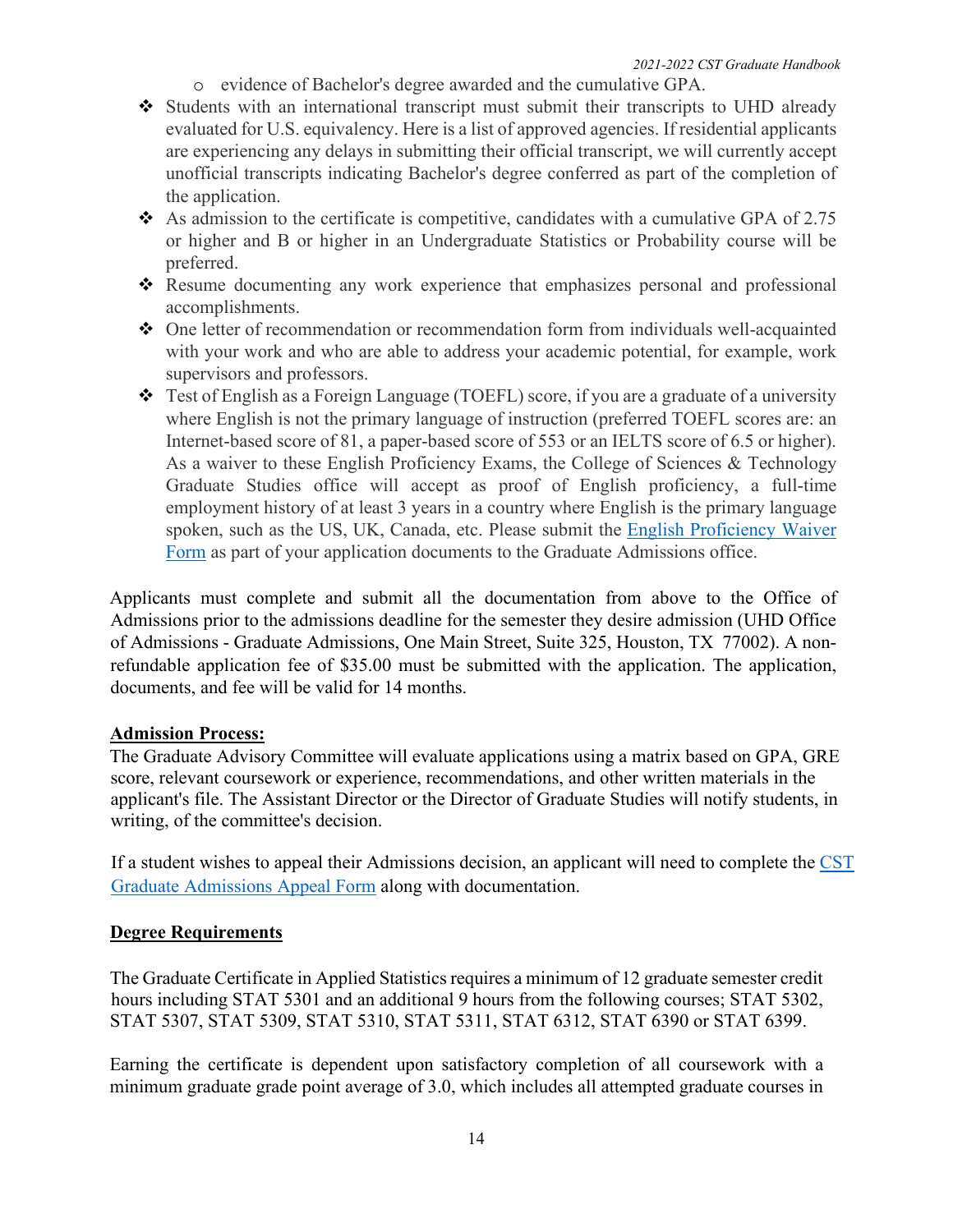the program. Satisfactory completion of graduate courses includes completing all coursework with a grade of "B" or better.

#### **Minimum Grade Point Average to remain in the Applied Statistics**

STAT 5301 must be completed with grades of B or better and otherwise at most one grade of "C" will be allowed and then only if the cumulative GPA is 3.0 or higher. Upon receipt of a second grade below a "B" in any three graduate courses, or if the GPA drops below 3.0, the student will be academically dismissed from the program once all appeals are exhausted.

# **Graduate Certificate in Computational Mathematics**

Ermelinda DeLaVina, PhD, Graduate Director [cstgrad@uhd.edu](mailto:cstgrad@uhd.edu)  Angel Griffin, Assistant Director Graduate Studies 713-221-5702

The Graduate Certificate in Computational Mathematics will provide students with the knowledge and qualifications necessary to effectively analyze and solve the real work problems in a variety of disciplines and transform those solutions into usable information in systems design and decisionmaking. This certificate is for professionals who want to gain quantitative and computational skills so that they are able to take advantage of the growing number of jobs in computational sciences and engineering as well as, any other applications that require those skills. It may also serve as a first step toward a graduate degree in an area related to computational and applied mathematics.

#### **Program Learning Outcomes**

- Develop numerical methods for approximating solutions to various computational problems;
- $\triangleleft$  Implement a variety of numerical algorithms using technology;
- Apply computational methods to modeling real world phenomena; and
- Communicate analysis of computing, current technology and future trends in computational mathematics orally and in writing.

#### **Admission Overview**

Applicants applying to the program should ensure the following requirements are met:

- ◆ A completed Apply Texas application (Click on Apply Now below).
- $\div$  Submit (1,000 words or less) personal statement addresses why you want to study computational mathematics.
- ◆ Bachelor degree conferred by a regionally accredited institution.
- Official University transcript(s) from which the applicant earned a Bachelor's degree and an advanced degree (if applicable) indicating:
	- o the last 60 semester credit hours of course work and
	- o evidence of Bachelor's degree awarded and the cumulative GPA.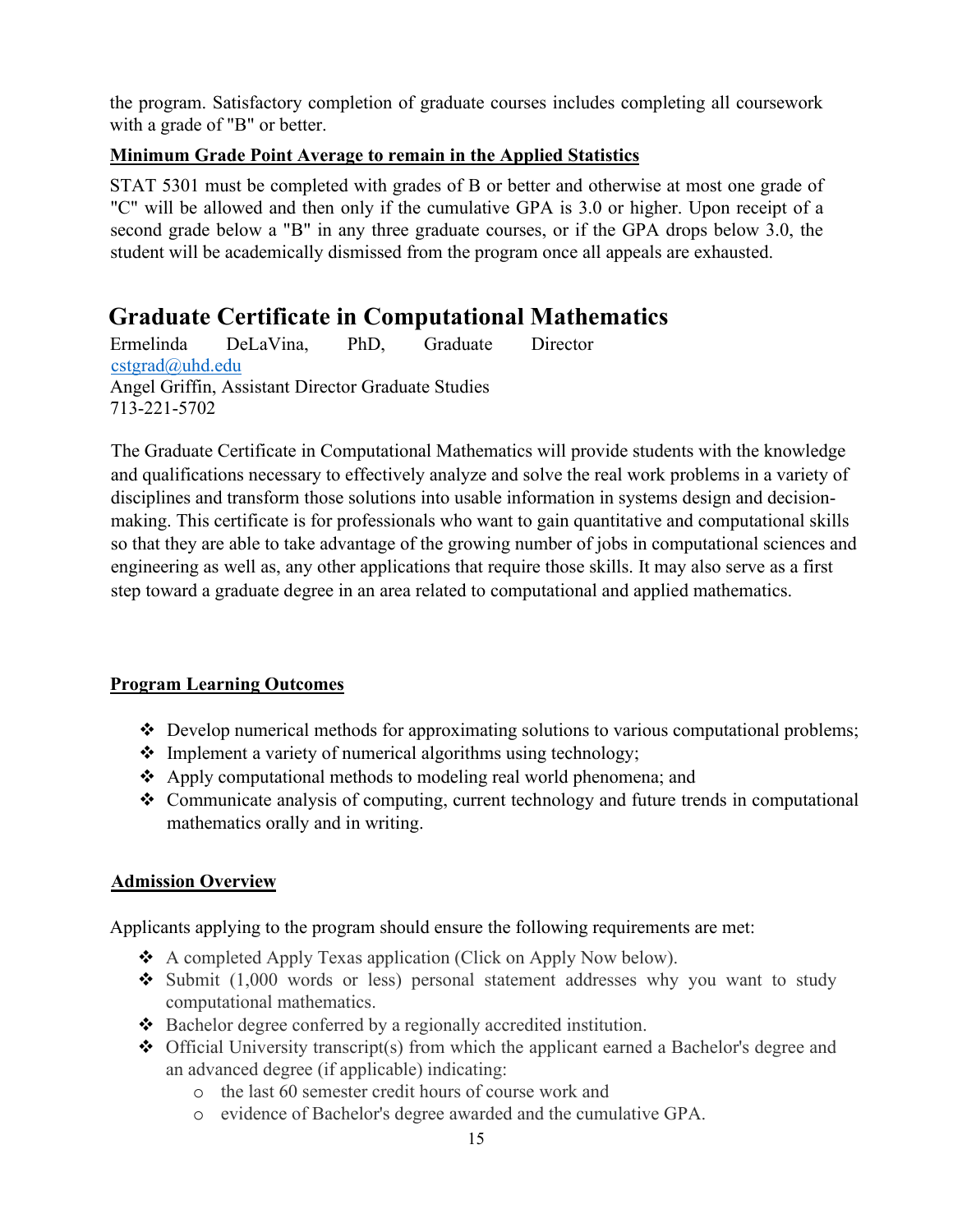- Students with an international transcript must submit their transcripts to UHD already evaluated for U.S. equivalency. Here is a list of approved agencies. If residential applicants are experiencing any delays in submitting their official transcript, we will currently accept unofficial transcripts indicating Bachelor's degree conferred as part of the completion of the application.
- Grade of B or higher in a numerical methods course such as MATH 3408 at UHD.
- Undergraduate GPA of at least 3.
- Resume documenting any work experience that emphasizes personal and professional accomplishments.
- One letter of recommendation or recommendation form an individual well-acquainted with your work and who are able to address your academic potential, for example, work supervisors and professors.
- Test of English as a Foreign Language (TOEFL) score, if you are a graduate of a university where English is not the primary language of instruction (preferred TOEFL scores are: an Internet-based score of 81, a paper-based score of 553 or an IELTS score of 6.5 or higher). As a waiver to these English Proficiency Exams, the College of Sciences & Technology Graduate Studies office will accept as proof of English proficiency, a full-time employment history of at least 3 years in a country where English is the primary language spoken, such as the US, UK, Canada, etc. Please submit the English Proficiency Waiver Form as part of your application documents to the Graduate Admissions office.

Applicants must complete and submit all the documentation from above to the Office of Admissions prior to the admissions deadline for the semester they desire admission (UHD Office of Admissions - Graduate Admissions, One Main Street, Suite 325, Houston, TX 77002). A nonrefundable application fee of \$35.00 must be submitted with the application. The application, documents, and fee will be valid for 14 months.

#### **Admission Process:**

The Graduate Advisory Committee will evaluate applications using a matrix based on GPA, GRE score, relevant coursework or experience, recommendations, and other written materials in the applicant's file. The Assistant Director or the Director of Graduate Studies will notify students, in writing, of the committee's decision.

If a student wishes to appeal their Admissions decision, an applicant will need to complete the  $\overline{\text{CST}}$ [Graduate Admissions Appeal Form](http://uhd.co1.qualtrics.com/jfe/form/SV_b28zqkZKop02j42) along with documentation.

#### **Degree Requirements**

The Graduate Certificate in Computational Math requires a minimum of 12 graduate semester credit hours including MATH 5301 (Advanced Numerical Methods), MATH 5303 (Numerical Linear Algebra, MATH 5304 (Numerical Differential Equations and Optimization) and MATH 5315 (Mathematical Modeling).

Earning the certificate is dependent upon satisfactory completion of all coursework with a minimum graduate grade point average of 3.0, which includes all attempted graduate courses in the program. Satisfactory completion of graduate courses includes completing all coursework with a grade of "B" or better.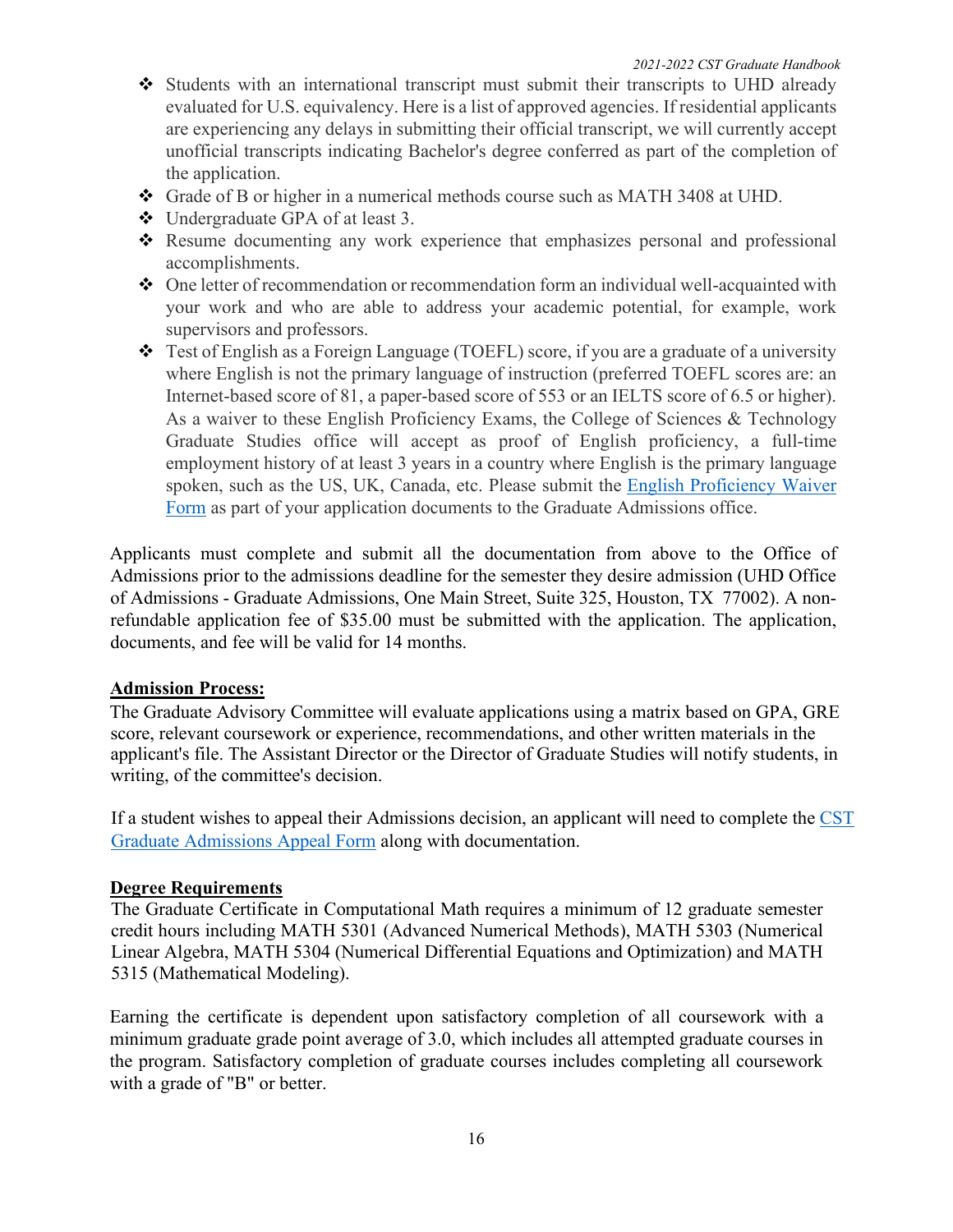#### **Minimum Grade Point Average to remain in the Graduate Certificate in Computational Math Certificate**

At most one grade of "C" will be allowed and then only if the cumulative GPA is 3.0 or higher. Upon receipt of a second grade below a "B" in any three graduate courses, or if the GPA drops below 3.0, the student will be academically dismissed from the program once all appeals are exhausted.

# **Master of Science in Data Analytics**

Ermelinda DeLaVina, PhD, Graduate Director [msda@uhd.edu](mailto:msda@uhd.edu) Angel Griffin, Assistant Director Graduate Studies 713-221-5702

The Master of Science in Data Analytics (MSDA) is a theory and an application-based program that will provide students with a broad education in advanced statistics, digital data acquisition, digital data management, data analysis, and data presentation. The MS in Data Analytics is designed to meet the increasing need for highly skilled data analysts who can analyze the growing amount of data confronting in a variety of disciplines, and transform it into usable information for use in decision-making. The program is a university-wide collaboration that delivers rigorous training in statistical analysis and computational techniques and provides mastery of data analysis tied to interdisciplinary applications. The program focuses on courses relating to regression analysis, multivariate analysis, experimental design, nonparametric analysis, statistical modeling, simulation, mathematical theory for data analysis, and statistical computing. Students will have interdisciplinary application options in business management, science, criminal justice, education, communication, and social sciences. Students will also have the opportunity to engage in research or real-world applications with faculty members at UHD and other collaborators of UHD faculty and/or internships with partnering businesses, industry, and government agencies.

#### **Program Learning Outcomes**

Graduates who earn a MS in Data Analytics will be able to:

- ◆ Organize, manipulate, and summarize data in various formats.
- Convert a data analytic problem and related information into proper mathematical representation and select appropriate methodologies for analysis based on attributes of the available data sets.
- Implement security measures and ethical practices for collection and storage of data.
- Transfer (and transform) data from different platforms into usable contexts.
- $\triangle$  Communicate and summarize results of data analysis in written, oral and visual form.
- $\triangle$  Select the appropriate methods and tools for data analysis in specific organizational contexts.

#### **Admission Overview**

Admission requirements for the MS in Data Analytics are designed to identify applicants who have the ability, interest, and qualities necessary to complete the program. Admission is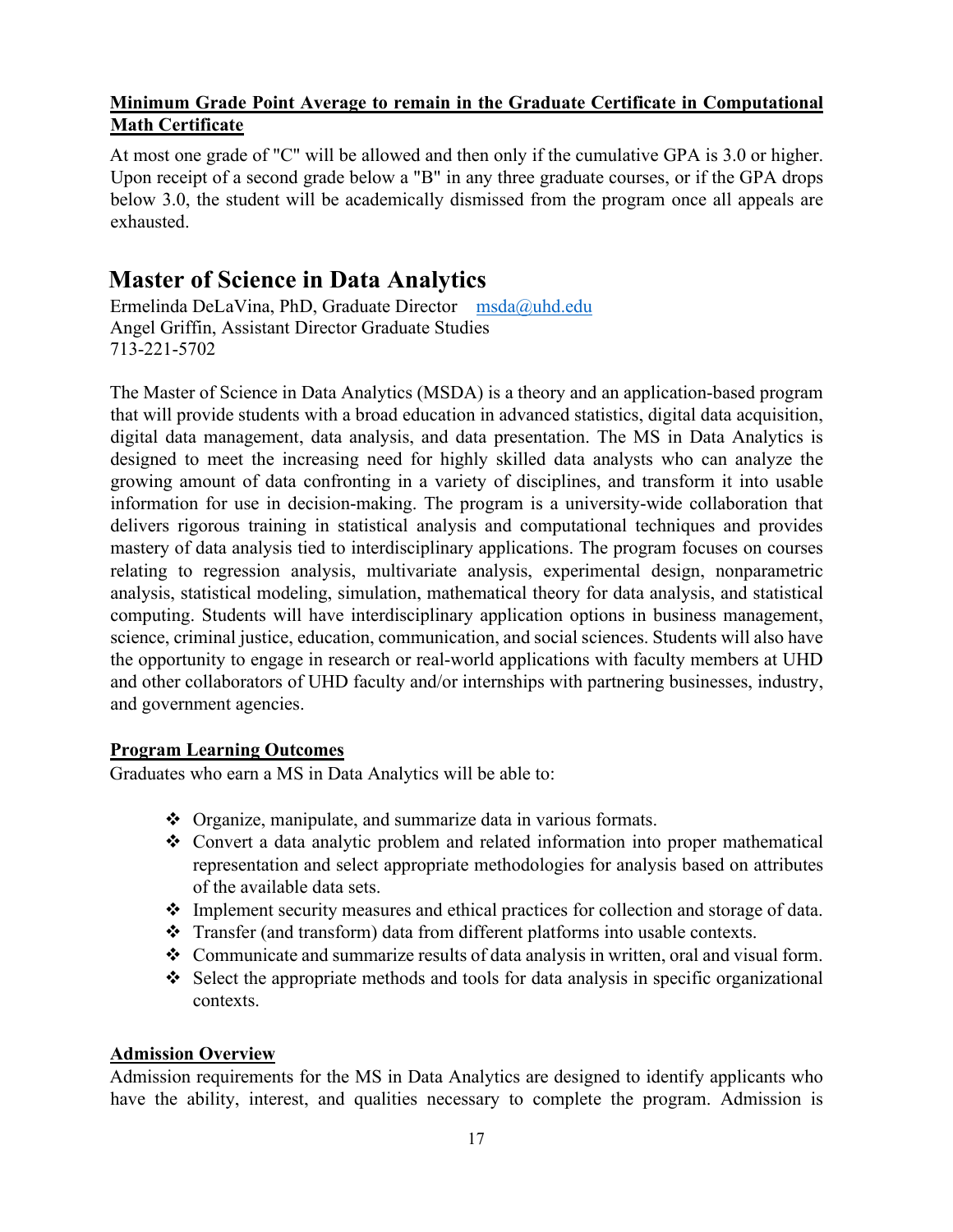competitive and selective. Applicants must demonstrate that they possess the abilities, interests, and qualities necessary to successfully complete the program.

Applicants applying to the program should ensure the following requirements are met:

- A completed Apply Texas application (Click on Apply Now below).
- $\triangleleft$  Submit (1,000 words or less) personal statement that addresses why you want to pursue a master's in data analytics.
- $\triangle$  Bachelor degree conferred by a regionally accredited institution.
- $\triangleleft$  Official University transcript(s) from which the applicant earned a Bachelor's degree and an advanced degree (if applicable) indicating:
	- o the last 60 semester credit hours of coursework and evidence of Bachelor's degree awarded and the GPA.
	- o as admission to the degree program is competitive, candidates with a cumulative GPA of 3.0 or higher will be preferred.
- $\triangleleft$  Students with an international transcript must submit their transcripts to UHD already evaluated for U.S. equivalency. Here is a list of approved agencies. If residential applicants are experiencing any delays in submitting their official transcript, we will currently accept unofficial transcripts indicating Bachelor's degree conferred as part of the completion of the application.
- Graduate Record Exam (GRE) Waiver can be requested for applicants with a GPA above 3.0 in their last 60 hours of college coursework. The last 60 hours GPA must be counted with all attempted course grades including repeats and not just the highest grades.
- Resume documenting any work experience that emphasizes personal and professional accomplishments.
- Two letters recommendation or two recommendation forms from individuals wellacquainted with your work and who are able to address your academic potential, for example, work supervisors and professors. Fill out the MSDA Application Reference Form.
- Test of English as a Foreign Language (TOEFL) score, if you are a graduate of a university where English is not the primary language of instruction (preferred TOEFL scores are: an Internet-based score of 81, a paper-based score of 553 or an IELTS score of 6.5 or higher). As a waiver to these English Proficiency Exams, the College of Sciences & Technology Graduate Studies office will accept as proof of English proficiency, a full-time employment history of at least 3 years in a country where English is the primary language spoken, such as the US, UK, Canada, etc. Please submit the English Proficiency Waiver Form as part of your application documents to the Graduate Admissions office.

Applicants must complete and submit all the documentation from above to the Office of Admissions prior to the admissions deadline for the semester they desire admission (UHD Office of Admissions - Graduate Admissions, One Main Street, Suite 325, Houston, TX 77002). A nonrefundable application fee of \$35.00 must be submitted with the application. The application, documents, and fee will be valid for 14 months.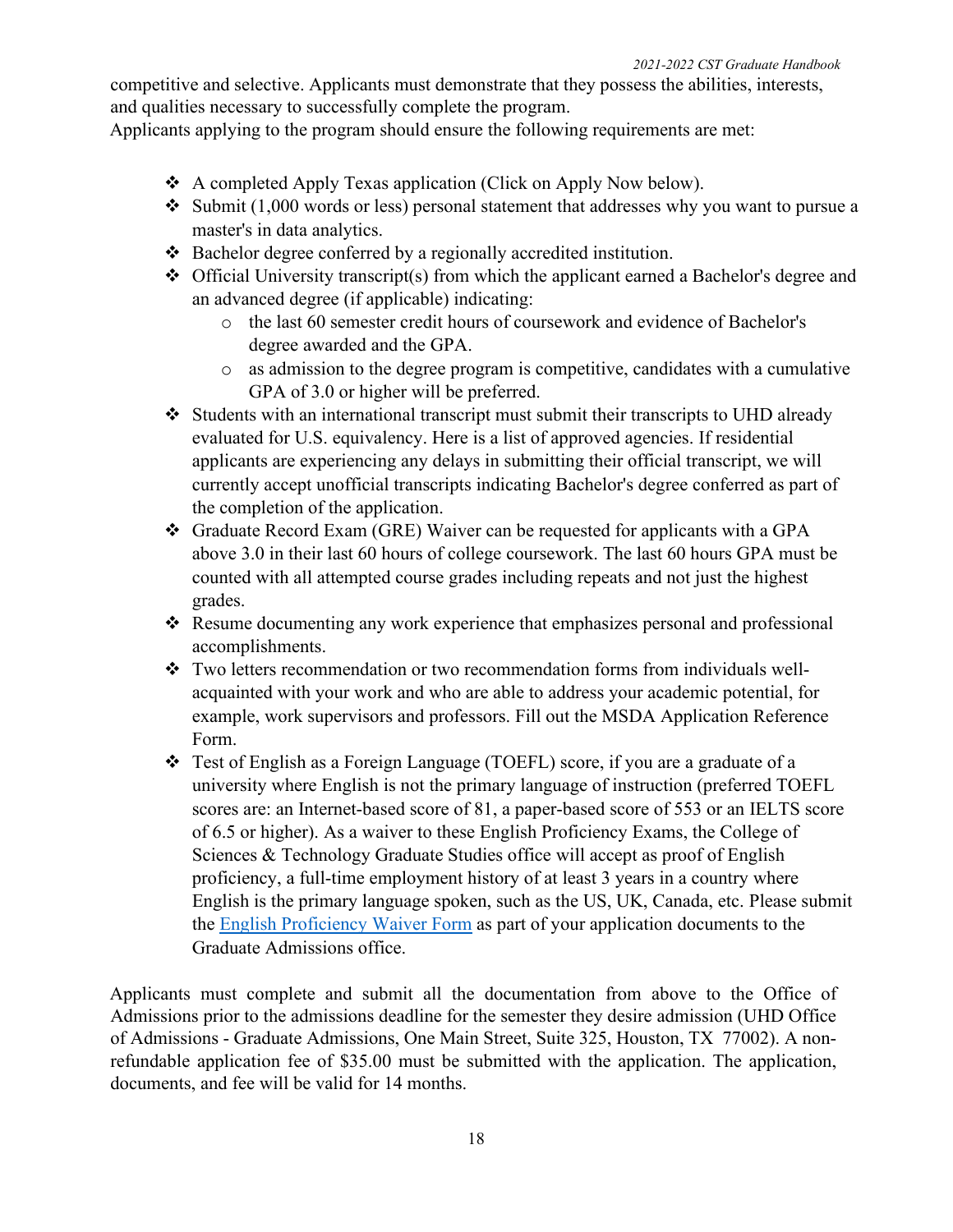#### **Admission Process:**

The Graduate Advisory Committee will evaluate applications using a matrix based on GPA, GRE score, relevant coursework or experience, recommendations, and other written materials in the applicant's file. The Assistant Director or the Director of Graduate Studies will notify students, in writing, of the committee's decision.

If a student wishes to appeal their Admissions decision, an applicant will need to complete the [CST](http://uhd.co1.qualtrics.com/jfe/form/SV_b28zqkZKop02j42)  [Graduate Admissions Appeal Form](http://uhd.co1.qualtrics.com/jfe/form/SV_b28zqkZKop02j42) along with documentation.

#### **Degree Requirements**

The Master of Science in Data Analytics requires a minimum of 35 semester credit hours. All students complete a set of 12 required core classes as well as 2 additional elective courses. Students will also complete a 3 credit hour portfolio capstone or other capstone options as approved. For full details of required courses, please see Graduate Catalog: [http://catalog.uhd.edu/preview\\_program.php?catoid=10&poid=2521&returnto=793.](http://catalog.uhd.edu/preview_program.php?catoid=10&poid=2521&returnto=793)

Internships must be approved by the Director prior to the student enrolling in the course.

Earning the master's is dependent upon satisfactory completion of all coursework with a minimum graduate grade point average of 3.0, which includes all attempted graduate courses in the program. Satisfactory completion of graduate courses includes completing all coursework with a grade of "B" or better.

#### **Minimum Grade Point Average to remain in the M.S. in Data Analytics**

STAT 5301 and CS 5301 must be completed with grades of B or better and otherwise at most two grades of "C" will be allowed and then only if the cumulative GPA is 3.0 or higher. Upon receipt of a third grade below a "B" in any three graduate courses, or if the GPA drops below 3.0, the student will be academically dismissed from the program once all appeals are exhausted.

## **Master of Science in Artificial Intelligence**

Ermelinda DeLaVina, PhD, Graduate Director [msai@uhd.edu](mailto:msai@uhd.edu)  Angel Griffin, Assistant Director Graduate Studies 713-221-5702

#### **Program Learning Outcomes**

Students who complete the program will be able to:

- Explore, prepare, and clean data.
- Transfer data into machine-learning representations of unsupervised, supervised, or reinforcement learning.
- Design and develop intelligent agents and expert systems that receive percepts from the environment and perform actions.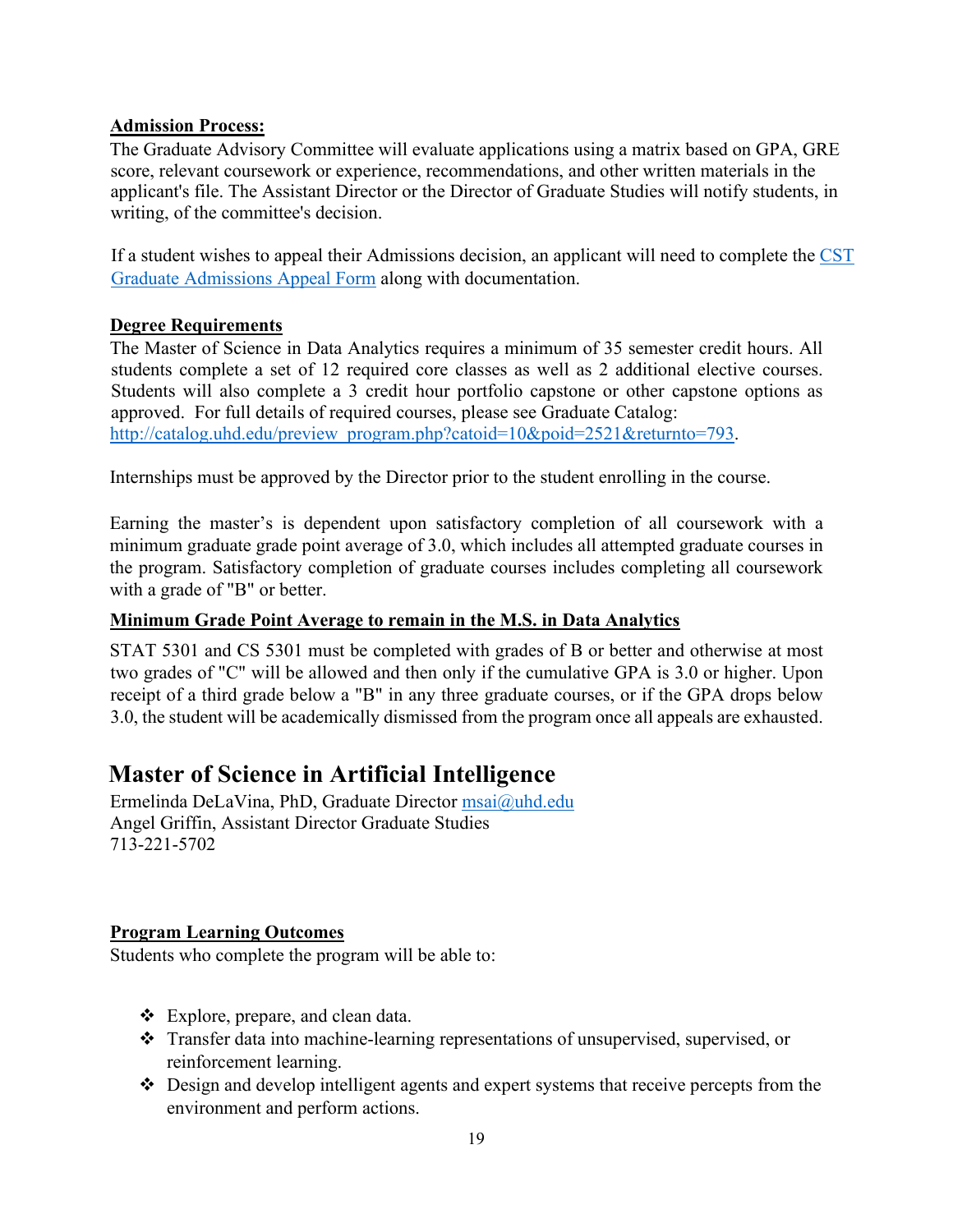Communicate and summarize AI solutions in written, oral, and visual form.

#### **Admission Overview**:

#### Admission Requirements:

Admission to the UHD MSAI program is based upon the applicant's scholastic ability, motivation, and potential for success. These attributes will be assessed through the submission of the following documents to the Office of Graduate & International Admissions at gradadmissions@uhd.edu

Applicants seeking admission will provide the following application materials for review by the Graduate Curriculum Committee. Please submit all documents to the Graduate Admissions office at gradadmissions@uhd.edu:

- A completed Apply Texas application (Click on Apply Now below).
- Submit  $(1,000$  words or less) personal statement that addresses why you want to study Artificial Intelligence.
- Baccalaureate degree conferred by a regionally-accredited institution. Students with an international transcript must submit their transcripts to UHD already evaluated for U.S. equivalency. Here is a list of approved agencies. If residential applicants are experiencing any delays in submitting their official transcript, we will currently accept unofficial transcripts indicating Bachelor's degree conferred as part of the completion of the application.
- $\triangleleft$  Official University transcript(s) from which the applicant earned a Bachelor's degree and an advanced degree (if applicable) indicating:
	- o the last 60 semester credit hours of coursework and evidence of Bachelor's degree awarded and the GPA.
	- o as admission to the degree program is competitive, candidates with a cumulative GPA of 3.0 or higher will be preferred.
- ◆ Official Graduate Record Exam (GRE) score report. GRE waiver can be requested for applicants with a GPA above 3.0 in their last 60 hours of college coursework or who complete CS 5302 (Programming Foundations) and MATH 5300 (Survey of Undergraduate Mathematics) with a grade of B or better. The last 60 hours' GPA must be counted with all attempted course grades, including repeats and not just the highest grades.
- Resume documenting any work experience that emphasizes personal and professional accomplishments.
- Two letters recommendation or two recommendation forms from individuals wellacquainted with your work and who can address your academic potential, for example, work supervisors and professors. Fill out the MSAI Application Reference Form.
- Test of English as a Foreign Language (TOEFL) score, if you are a graduate of a university where English is not the primary language of instruction (preferred TOEFL scores are: an Internet-based score of 81, a paper-based score of 553 or an IELTS score of 6.5 or higher). As a waiver to these English Proficiency Exams, the College of Sciences & Technology Graduate Studies office will accept as proof of English proficiency, a full-time employment history of at least 3 years in a country where English is the primary language spoken, such as the US, UK, Canada, etc. Please submit the English Proficiency Waiver Form as part of your application documents to the Graduate Admissions office.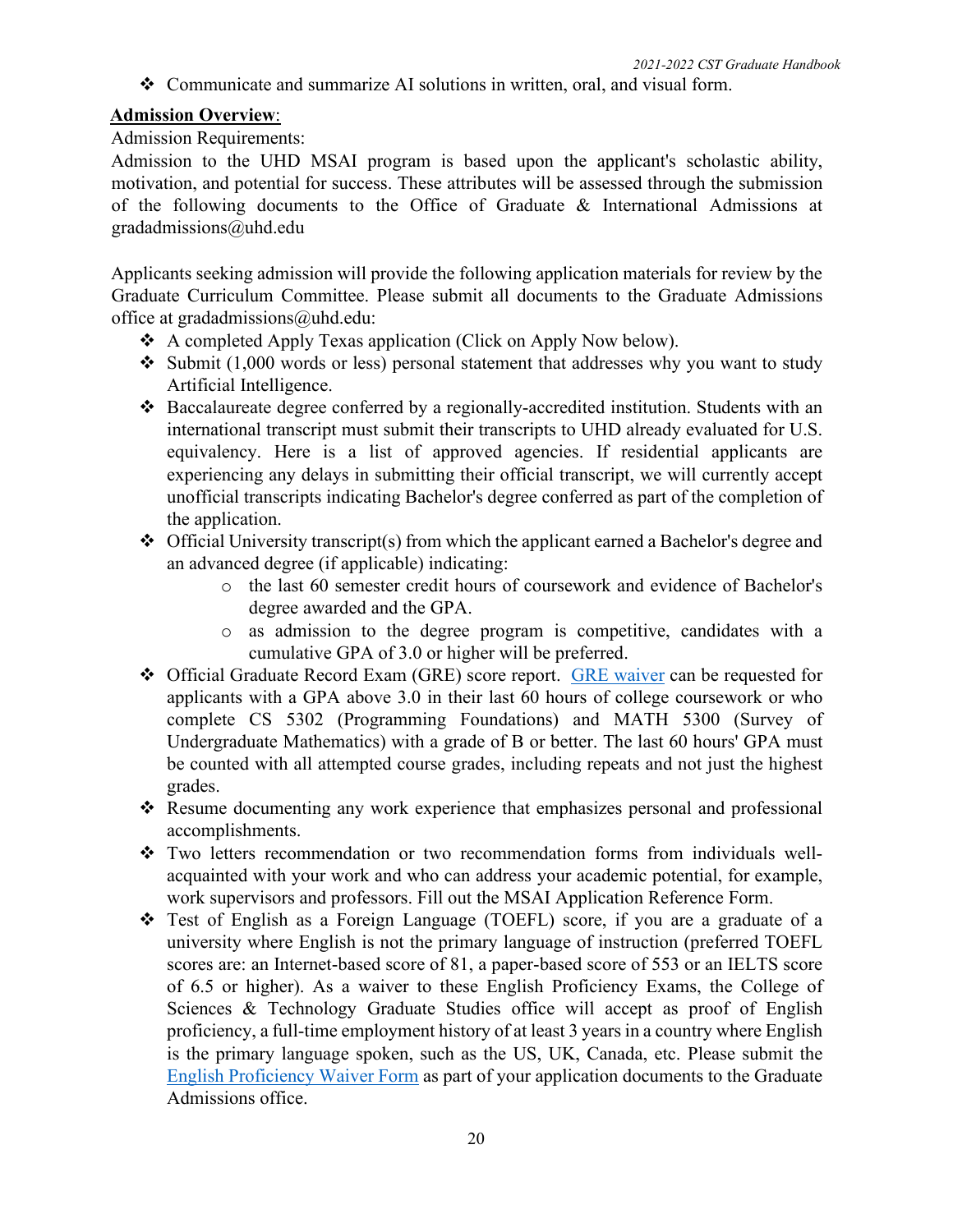Waiver for the Foundation courses is available for those who have completed courses in advanced Python (e.g., CS 1311 and CS 2311 at UHD), linear algebra (e.g., MATH 2307 or MATH 2422 at UHD), and probability (e.g., MATH 3302 at UHD) or their equivalent with a grade of B or better. Students who do not meet this requirement will require to complete the following foundation courses with the grade B or better as post-baccalaureate students prior to entering the master program:

- 1. CS 5302 Python for Data Analytics
- 2. MATH 5300 Survey of Undergraduate Mathematics

#### **Admission Process:**

The Graduate Advisory Committee will evaluate applications using a matrix based on GPA, GRE score, relevant coursework or experience, recommendations, and other written materials in the applicant's file. The Assistant Director or the Director of Graduate Studies will notify students, in writing, of the committee's decision.

If a student wishes to appeal their Admissions decision, an applicant will need to complete the CST Graduate [Admissions Appeal Form](http://uhd.co1.qualtrics.com/jfe/form/SV_b28zqkZKop02j42) along with documentation.

#### **Degree Requirements**

The Master of Science in Artificial Intelligence requires a minimum of 30 semester credit hours. All students complete a set of 6 required core classes as well as 3 additional elective courses. Students will also complete a 3 credit hour portfolio capstone or other capstone options as approved. For full details of required courses, please see Graduate Catalog: *coming soon*

Internships must be approved by the Director prior to the student enrolling in the course.

Earning the master's is dependent upon satisfactory completion of all coursework with a minimum graduate grade point average of 3.0, which includes all attempted graduate courses in the program. Satisfactory completion of graduate courses includes completing all coursework with a grade of "B" or better.

#### **Minimum Grade Point Average to remain in the M.S. in Artificial Intelligence**

CS 5302 – Python for Data Analytics and MATH 5300 - Survey of Undergraduate Mathematics must be completed with grades of B or better and otherwise at most two grades of "C" will be allowed and then only if the cumulative GPA is 3.0 or higher. Upon receipt of a third grade below a "B" in any three graduate courses, or if the GPA drops below 3.0, the student will be academically dismissed from the program once all appeals are exhausted.